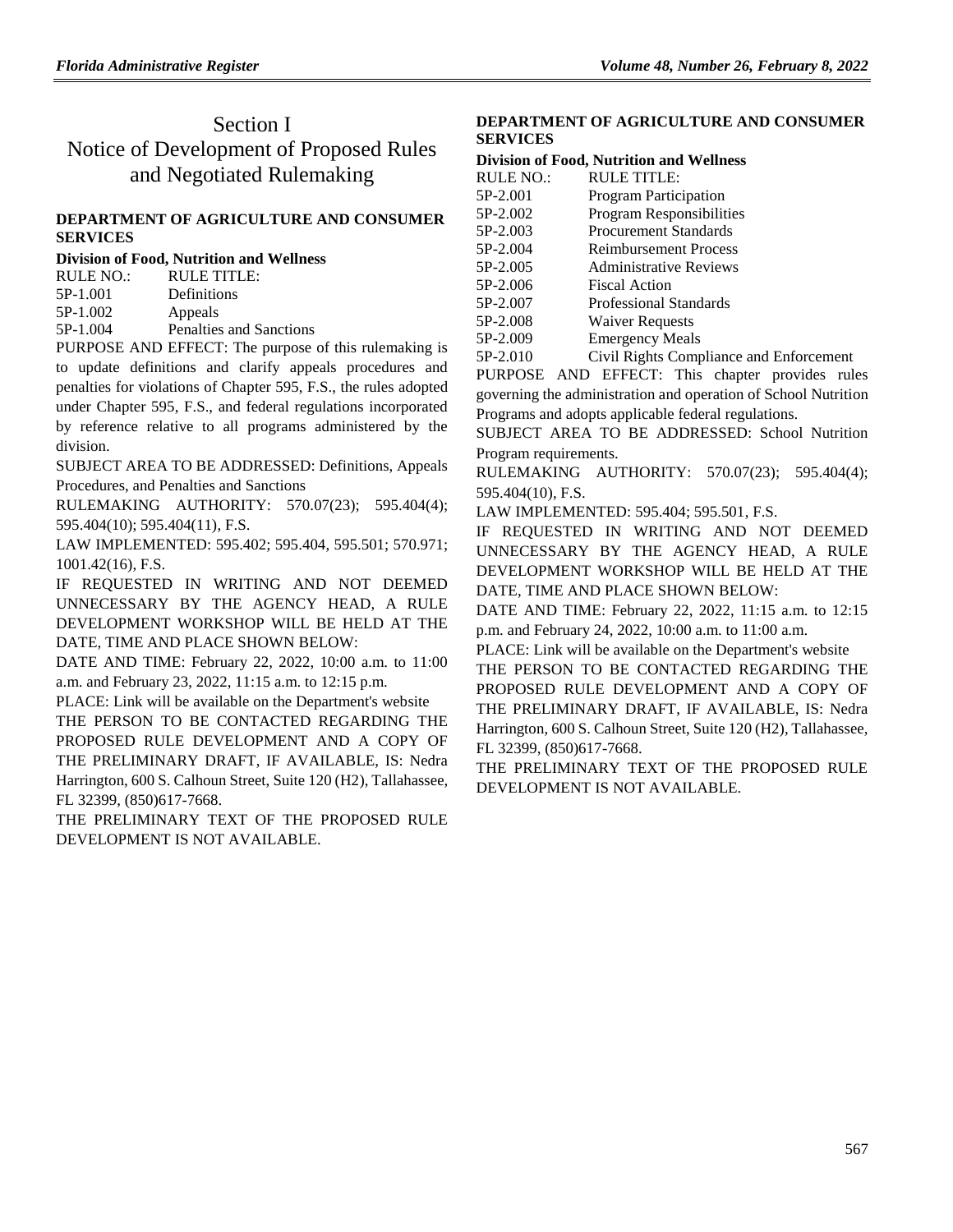# **[DEPARTMENT OF AGRICULTURE AND CONSUMER](https://flrules.org/gateway/department.asp?id=5)  [SERVICES](https://flrules.org/gateway/department.asp?id=5)**

#### **[Division of Food, Nutrition and Wellness](https://flrules.org/gateway/organization.asp?id=1068)**

| <b>RULE NO.:</b> | <b>RULE TITLE:</b>                  |
|------------------|-------------------------------------|
| 5P-3.001         | Program Participation               |
| 5P-3.002         | <b>Program Responsibilities</b>     |
| 5P-3.003         | <b>Procurement Standards</b>        |
| 5P-3.004         | Reimbursement Process and Financial |
|                  | Management                          |
| 5P-3.005         | <b>Administrative Reviews</b>       |
| 5P-3.006         | <b>Fiscal Action</b>                |
| 5P-3.007         | Seamless Summer Option              |
| 5P-3.008         | <b>Waiver Requests</b>              |
| 5P-3.009         | NULL                                |

PURPOSE AND EFFECT: This chapter provides rules that regulate the administration and operation of Summer Nutrition Programs.

SUBJECT AREA TO BE ADDRESSED: Summer Nutrition Program requirements.

RULEMAKING AUTHORITY: [570.07\(23\); 595.404\(4\);](https://flrules.org/gateway/statute.asp?id=570.07(23);%20595.404(4);%20595.404(10))  [595.404\(10\),](https://flrules.org/gateway/statute.asp?id=570.07(23);%20595.404(4);%20595.404(10)) F.S.

LAW IMPLEMENTED: [595.404; 595.501,](https://flrules.org/gateway/statute.asp?id=595.404;%20595.501) F.S.

IF REQUESTED IN WRITING AND NOT DEEMED UNNECESSARY BY THE AGENCY HEAD, A RULE DEVELOPMENT WORKSHOP WILL BE HELD AT THE DATE, TIME AND PLACE SHOWN BELOW:

DATE AND TIME: February 23, 2022, 10:00 a.m. to 11:00 a.m. and February 24, 2022, 11:15 a.m. to 12:15 p.m.

PLACE: Link will be available on the Department's website THE PERSON TO BE CONTACTED REGARDING THE PROPOSED RULE DEVELOPMENT AND A COPY OF THE PRELIMINARY DRAFT, IF AVAILABLE, IS: Nedra Harrington, 600 S. Calhoun Street, Suite 120 (H2), Tallahassee, FL 32399, (850)617-7668.

THE PRELIMINARY TEXT OF THE PROPOSED RULE DEVELOPMENT IS NOT AVAILABLE.

# **[DEPARTMENT OF EDUCATION](https://www.flrules.org/gateway/department.asp?id=6)**

## **[State Board of Education](https://www.flrules.org/gateway/organization.asp?id=195)**

RULE NO.: RULE TITLE:

[6A-10.040](https://www.flrules.org/gateway/ruleNo.asp?id=6A-10.040) Basic Skills Requirements for Postsecondary Career Certificate Education

PURPOSE AND EFFECT: To adopt the 2021-2022 CTE Basic Skills Exemption List, which will be incorporated by reference herein and clarify and update language to conform with statute. SUBJECT AREA TO BE ADDRESSED: Postsecondary Career Certificate Education.

RULEMAKING AUTHORITY: [1001.02\(2\)\(n\),](https://www.flrules.org/gateway/statute.asp?id=1001.02(2)(n)) [1004.91\(1\),](https://www.flrules.org/gateway/statute.asp?id=%201004.91(1)) F.S.

LAW IMPLEMENTED: [1004.91,](https://www.flrules.org/gateway/statute.asp?id=1004.91) F.S.

IF REQUESTED IN WRITING AND NOT DEEMED UNNECESSARY BY THE AGENCY HEAD, A RULE DEVELOPMENT WORKSHOP WILL BE NOTICED IN THE NEXT AVAILABLE FLORIDA ADMINISTRATIVE REGISTER.

THE PERSON TO BE CONTACTED REGARDING THE PROPOSED RULE DEVELOPMENT AND A COPY OF THE PRELIMINARY DRAFT, IF AVAILABLE, IS: Kathleen Taylor, Bureau Chief, Division of Career and Adult Education, 850-245-9062. To comment on this rule development or to request a rule development workshop, please go to https://web02.fldoe.org/rules or contact: Chris Emerson, Director, Office of Executive Management, Department of Education, (850)245-9601 or email Christian.Emerson@fldoe.org.

THE PRELIMINARY TEXT OF THE PROPOSED RULE DEVELOPMENT IS: Available at https://web02.fldoe.org/rules.

## **[DEPARTMENT OF CHILDREN AND FAMILIES](https://www.flrules.org/gateway/department.asp?id=65)**

#### **[Family Safety and Preservation Program](https://www.flrules.org/gateway/organization.asp?id=342)**

| RULE TITLE:                       |
|-----------------------------------|
| Standards for Unaccompanied Alien |
| Children Homes and Unaccompanied  |
| Refugee Minor Programs            |
|                                   |

PURPOSE AND EFFECT: The Department intends to create this new rule to establish standards applicable to residential child-caring agencies, child-placing agencies, and family foster homes seeking to provide services for Unaccompanied Alien Children (UAC) and Unaccompanied Refugee Minors (URM). These standards are in addition to licensing requirements pertaining to the type of license sought.

SUBJECT AREA TO BE ADDRESSED: Standards for UAC Homes and URM Programs.

RULEMAKING AUTHORITY: [409.175\(5\) F.S.](https://www.flrules.org/gateway/statute.asp?id=409.175(5)%20F.S.)

LAW IMPLEMENTED: [409.175,](https://www.flrules.org/gateway/statute.asp?id=409.175) F.S.

IF REQUESTED IN WRITING AND NOT DEEMED UNNECESSARY BY THE AGENCY HEAD, A RULE DEVELOPMENT WORKSHOP WILL BE NOTICED IN THE NEXT AVAILABLE FLORIDA ADMINISTRATIVE REGISTER.

THE PERSON TO BE CONTACTED REGARDING THE PROPOSED RULE DEVELOPMENT AND A COPY OF THE PRELIMINARY DRAFT, IF AVAILABLE, IS: Elizabeth Floyd. Elizabeth can be reached at Elizabeth.Floyd@myflfamilies.com.

THE PRELIMINARY TEXT OF THE PROPOSED RULE DEVELOPMENT IS NOT AVAILABLE.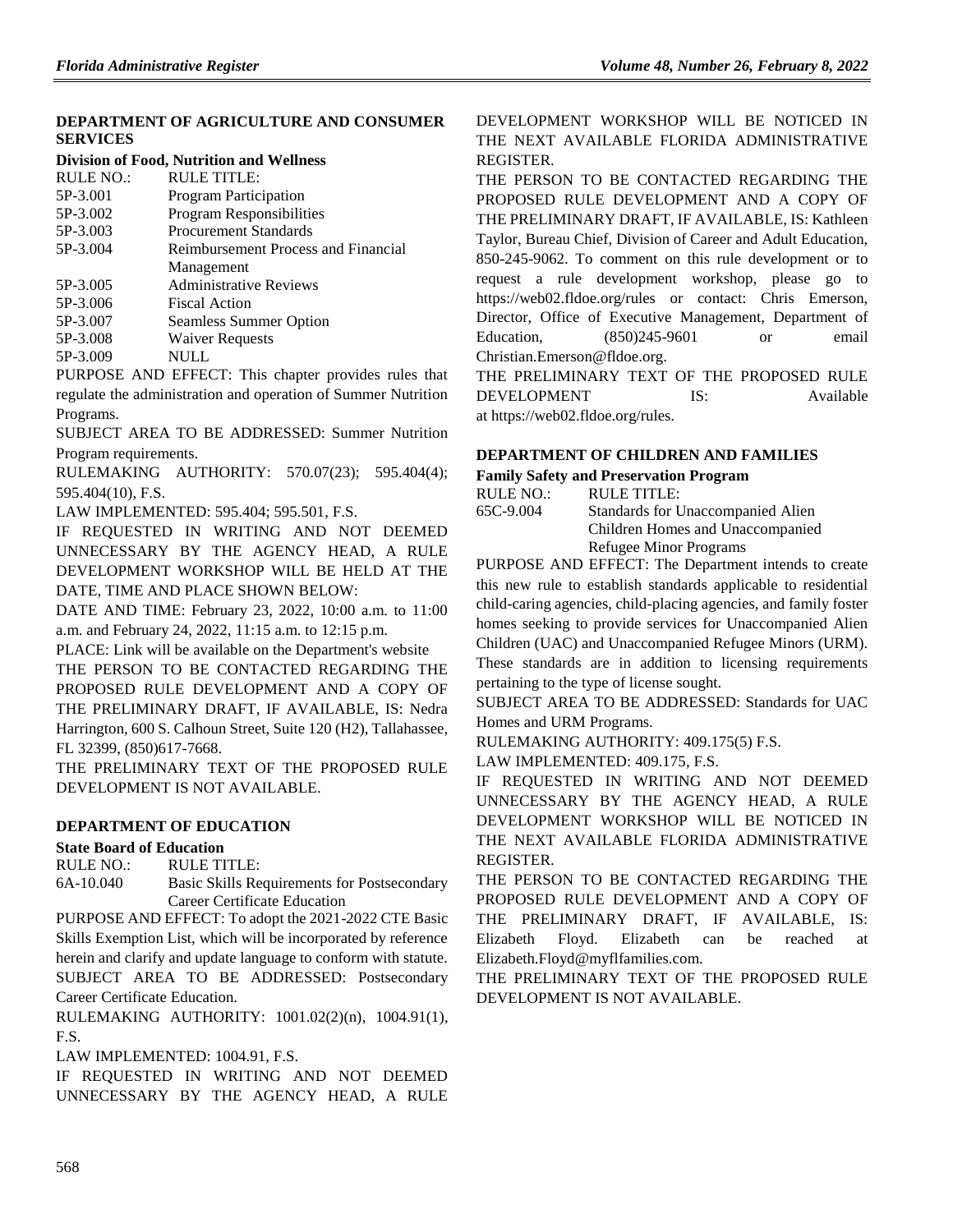# **[DEPARTMENT OF FINANCIAL SERVICES](https://www.flrules.org/gateway/department.asp?id=69)**

RULE NOS.: RULE TITLES:

[69O-192.001](https://www.flrules.org/gateway/ruleNo.asp?id=69O-192.001) Purpose and Scope

[69O-192.008](https://www.flrules.org/gateway/ruleNo.asp?id=69O-192.008) General Eligibility [69O-192.048](https://www.flrules.org/gateway/ruleNo.asp?id=69O-192.048) Annual Report

[69O-192.058](https://www.flrules.org/gateway/ruleNo.asp?id=69O-192.058) Forms Incorporated by Reference

PURPOSE AND EFFECT: The Office of Insurance Regulation is updating Chapter 69O-192.

SUBJECT AREA TO BE ADDRESSED: Multiple-Employer Welfare Arrangement

RULEMAKING AUTHORITY: [624.439,](https://www.flrules.org/gateway/statute.asp?id=624.439) [624.442,](https://www.flrules.org/gateway/statute.asp?id=%20624.442) [624.4431](https://www.flrules.org/gateway/statute.asp?id=%20624.4431%20FS.)  [FS.](https://www.flrules.org/gateway/statute.asp?id=%20624.4431%20FS.)

LAW IMPLEMENTED: [624.438,](https://www.flrules.org/gateway/statute.asp?id=624.438) [624.439,](https://www.flrules.org/gateway/statute.asp?id=%20624.439) [624.442 FS.](https://www.flrules.org/gateway/statute.asp?id=%20624.442%20FS.)

IF REQUESTED IN WRITING AND NOT DEEMED UNNECESSARY BY THE AGENCY HEAD, A RULE DEVELOPMENT WORKSHOP WILL BE NOTICED IN THE NEXT AVAILABLE FLORIDA ADMINISTRATIVE REGISTER.

THE PERSON TO BE CONTACTED REGARDING THE PROPOSED RULE DEVELOPMENT AND A COPY OF THE PRELIMINARY DRAFT, IF AVAILABLE, IS: Michael Lawrence, Jr., Chief Legal Counsel, Michael.LawrenceJr@floir.com, (850)413-4112.

THE PRELIMINARY TEXT OF THE PROPOSED RULE DEVELOPMENT IS AVAILABLE AT NO CHARGE FROM THE CONTACT PERSON LISTED ABOVE.

> Section II Proposed Rules

# **[DEPARTMENT OF ENVIRONMENTAL PROTECTION](https://www.flrules.org/gateway/department.asp?id=62)**

RULE NO.: RULE TITLE:

[62-621.300](https://www.flrules.org/gateway/ruleNo.asp?id=62-621.300) Permits

PURPOSE AND EFFECT: The Department of Environmental Protection is revising Rule 62-621.300, F.A.C., to adopt a generic National Pollutant Discharge Elimination System (NPDES) permit authorizing pollutant discharges associated with experimental technologies to control red tide [Karenina brevis] and blue-green [cyanobacteria] algal blooms in Florida's waterways.

SUMMARY: Proposed revisions to Rule 62-621.300, F.A.C., would adopt by rule a generic NPDES permit authorizing certain activities to control red tide [Karenina brevis] and bluegreen algal [cyanobacteria] blooms in Florida's waterways. The proposed generic permit would be issued under Sections 403.061 and 403.0885, Florida Statutes, and applicable rules of the Florida Administrative Code. Individuals who meet the criteria in the proposed rule could apply for coverage under the generic permit and receive authorization to discharge pollutants generated by experimental technologies for red tide and bluegreen algae bloom control (removal/ mitigation of harmful algal blooms) from surface waters of the state.

# SUMMARY OF STATEMENT OF ESTIMATED REGULATORY COSTS AND LEGISLATIVE RATIFICATION:

The Agency has determined that this will not have an adverse impact on small business or likely increase directly or indirectly regulatory costs in excess of \$200,000 in the aggregate within one year after the implementation of the rule. A SERC has not been prepared by the Agency.

The Agency has determined that the proposed rule is not expected to require legislative ratification based on the statement of estimated regulatory costs or if no SERC is required, the information expressly relied upon and described herein: Based on the Department's economic review, neither a SERC nor legislative ratification is required because the adoption of the proposed rule does not increase regulatory costs directly or indirectly to the public. Any person who wishes to provide information regarding a statement of estimated regulatory costs or provide a proposal for a lower cost regulatory alternative must do so in writing within 21 days of this notice.

Any person who wishes to provide information regarding a statement of estimated regulatory costs, or provide a proposal for a lower cost regulatory alternative must do so in writing within 21 days of this notice.

RULEMAKING AUTHORITY: [403.061,](https://www.flrules.org/gateway/statute.asp?id=403.061) [403.087,](https://www.flrules.org/gateway/statute.asp?id=%20403.087) [403.0877,](https://www.flrules.org/gateway/statute.asp?id=%20403.0877) [403.088,](https://www.flrules.org/gateway/statute.asp?id=403.088) [403.0885 F.S.](https://www.flrules.org/gateway/statute.asp?id=%20403.0885%20F.S.)

LAW IMPLEMENTED[: 403.061,](https://www.flrules.org/gateway/statute.asp?id=403.061) [403.087,](https://www.flrules.org/gateway/statute.asp?id=%20403.087) [403.0877,](https://www.flrules.org/gateway/statute.asp?id=%20403.0877) [403.088,](https://www.flrules.org/gateway/statute.asp?id=%20403.088) [403.0885 F.S.](https://www.flrules.org/gateway/statute.asp?id=%20403.0885%20F.S.)

IF REQUESTED WITHIN 21 DAYS OF THE DATE OF THIS NOTICE, A HEARING WILL BE SCHEDULED AND ANNOUNCED IN THE FAR.

Pursuant to the provisions of the Americans with Disabilities Act, any person requiring special accommodations to participate in this workshop/meeting is asked to advise the agency at least 5 days before the workshop/meeting by contacting: Lauren Gottfreid, Division of Water Resource Management, MS 3545, 2600 Blair Stone Road, Tallahassee, FL 32399, (850)245-8649 or by email at Lauren.Gottfreid@FloridaDEP.gov. If you are hearing or speech impaired, please contact the agency using the Florida Relay Service, 1(800)955-8771 (TDD) or 1(800)955-8770 (Voice).

THE PERSON TO BE CONTACTED REGARDING THE PROPOSED RULE IS: Lauren Gottfreid, Division of Water Resource Management, MS 3545, 2600 Blair Stone Road, Tallahassee, FL 32399, (850)245-8649 or by email at Lauren.Gottfreid@FloridaDEP.gov.

THE FULL TEXT OF THE PROPOSED RULE IS: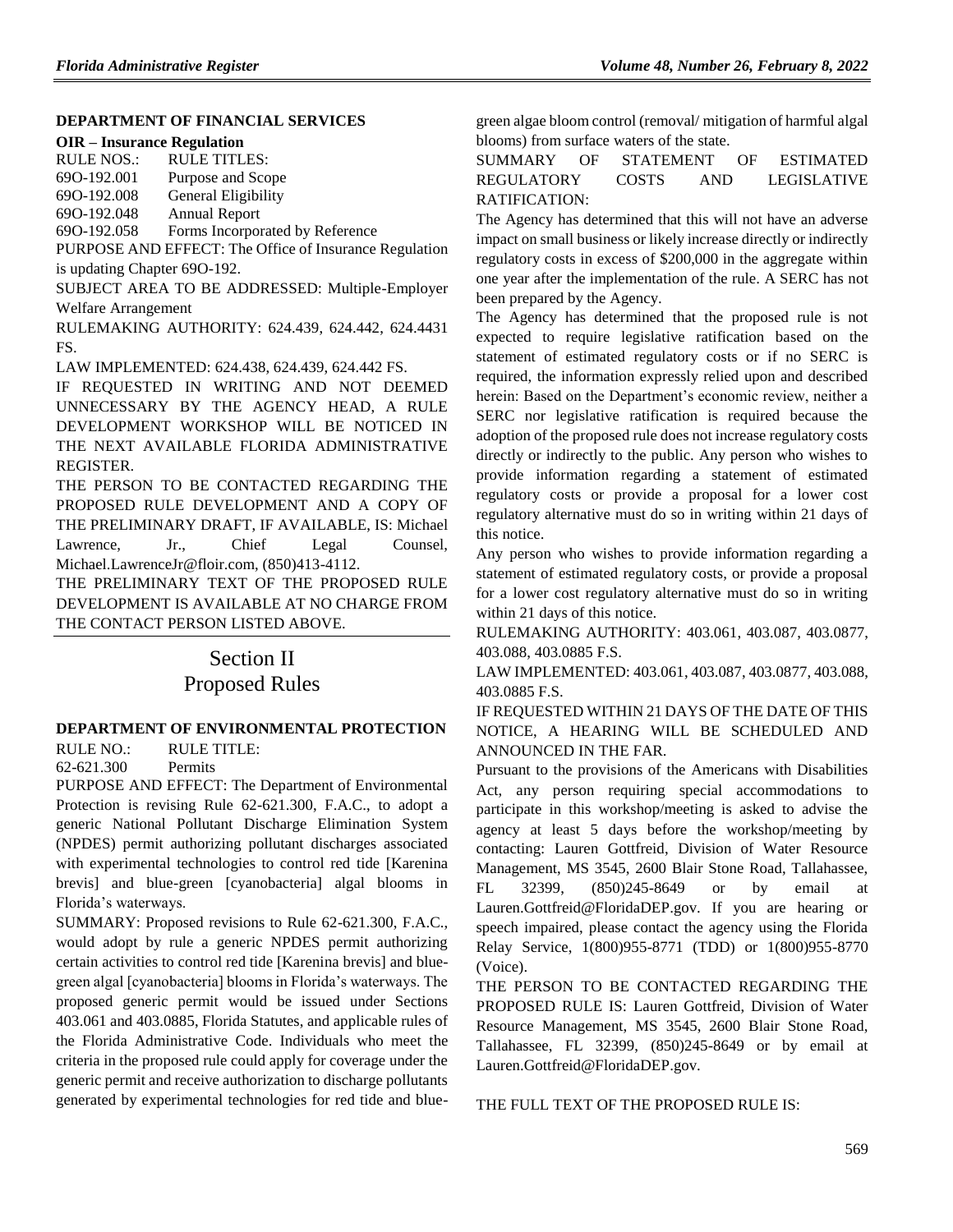#### **62-621.300 Permits.**

(1) through (8) No change.

(9) Generic Permit for Discharges of Pollutants to Surface Waters of the State Generated by Experimental Technologies for Algae Control

(a) DEP Form 62-621.300(9)(a), "Generic National Pollutant Discharge Elimination System (NPDES) Permit for Discharges of Pollutants to Surface Waters of the State Generated by Experimental Technologies for Control of Harmful Algal Blooms", effective [date], http://www.flrules.org/Gateway/reference.asp?No=Ref-

XXXX, is hereby adopted and incorporated by reference. This form may be obtained by contacting the Florida Department of Environmental Protection, Wastewater Management Program, Mail Station 3545, 2600 Blair Stone Road, Tallahassee, Florida 32399-2400.

(b) DEP Form 62-621.300(9)(b), "Notice of Intent to Use the Generic National Pollutant Discharge Elimination System (NPDES) Permit for Discharges of Pollutants to Surface Waters of the State Generated by Experimental Technologies for Control of Harmful Algal Blooms", effective [date], http://www.flrules.org/Gateway/reference.asp?No=Ref-

XXXX, is hereby adopted and incorporated by reference. This form may be obtained by contacting the Florida Department of Environmental Protection, Wastewater Management Program, Mail Station 3545, 2600 Blair Stone Road, Tallahassee, Florida 32399-2400.

(c) Applicability and Coverage

1. Coverage under this generic permit is limited to discharge of pollutants generated by the use of experimental technologies to control harmful blooms of red tide *[Karenina brevis]* and blue-green algae *[cyanobacteria]* (removal/mitigation harmful algal blooms) to surface waters of the state provided all criteria specified in this generic permit are met.

2. The following activities are not eligible for coverage under this generic permit:

a. An activity in, on, or over wetlands (as defined in section 373.019(27), F.S.) or surface waters designated as an Outstanding Florida Water in Rule 62-302.700, F.A.C., or Aquatic Preserves established by Part II of Chapter 258, F.S.;

b. An activity that reduces the viability of the seagrass community; and

c. An activity that alters the benthic topography and requires authorization under Part IV of Chapter 373 and Chapter 253, F.S.

3. This generic permit does not relieve the permittee of the responsibility of obtaining any other federal, state, or local government permit.

4. No activity authorized under this permit shall be likely to directly or indirectly jeopardize the continued existence of a threatened or endangered species or a species proposed for such designation, as identified under the federal Endangered Species Act (ESA), or which will directly or indirectly destroy or adversely modify the critical habitat of such species. Direct effects are the immediate effects on listed species and critical habitat caused by the permitted activity. Indirect effects are those effects on listed species and critical habitat that are caused by the permitted activity and are later in time, but still are reasonably certain to occur.

5. Authorization of an activity by this permit does not authorize the "take" of a threatened or endangered species as defined under the ESA. In the absence of separate authorization (e.g., an ESA Section 10 Permit, a Biological Opinion with "incidental take" provisions, etc.) from the U.S. Fish and Wildlife Service (FWS) or the National Marine Fisheries Service, the ESA prohibits any person subject to the jurisdiction of the United States to take a listed species, where "take" means to harass, harm, pursue, hunt, shoot, wound, kill, trap, capture, or collect, or to attempt to engage in any such conduct. The word "harm" in the definition of "take'' means an act which actually kills or injures wildlife. Such an act may include significant habitat modification or degradation where it actually kills or injures wildlife by significantly impairing essential behavioral patterns, including breeding, feeding or sheltering.

6. This permit does not authorize the permittee to cause any adverse impact to, or "take," any state listed species and other regulated species of fish and wildlife. Compliance with state laws regulating the "take" of fish and wildlife is the responsibility of the owner or permittee associated with this project. Please refer to Chapter 68A-27, F.A.C., for definitions of "take," and a list of fish and wildlife species. If state listed species are observed onsite, Florida Fish and Wildlife Conservation Commission (FWC) staff are available to provide decision support information or assist in obtaining the appropriate FWC permits. Most marine endangered and threatened species are statutorily protected, and a "take" permit cannot be issued. Requests for further information or review can be sent to ConservationPlanningServices@MyFWC.com.

(d) Request for Coverage

1. Applicants seeking coverage under this generic permit shall submit a complete request for coverage as specified in DEP Form 62-621.300(9)(b) (adopted and incorporated by reference in paragraph62-621.300(9)(b), F.A.C., effective [date]). The permit application and surveillance fee for this generic permit is \$500.

2. A request for coverage must be submitted to the appropriate District Office at least 30 days prior to the commencement of the surface water discharge.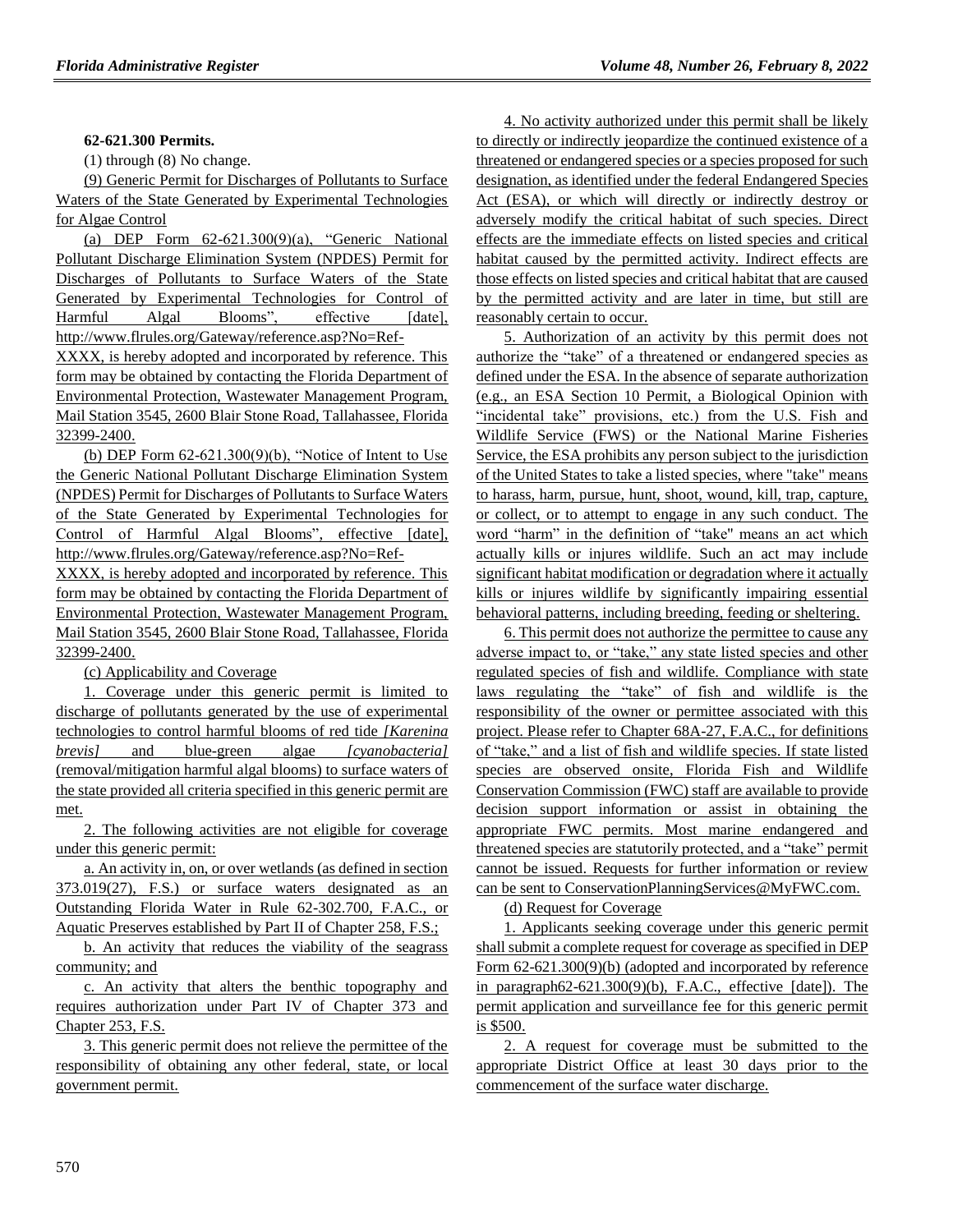3. Coverage under this generic permit shall not be effective until the applicant receives written notification from the Department.

4. Coverage for discharges authorized under this Generic Permit is limited to a term not to exceed two years from the effective date of coverage.

5. Renewal of coverage under this Generic Permit shall be submitted to the Department by completing DEP Form 62- 621.300(9)(b) (adopted and incorporated by reference in paragraph 62-621.300(9)(b), F.A.C., effective [date]), at least 30 days before expiration of current coverage.

(e) DEP Form  $62-621.300(9)$ (e), "Notice of Termination of Generic National Pollutant Discharge Elimination System (NPDES) Permit for Discharges of Pollutants to Surface Waters of the State Generated by Experimental Technologies for Control of Harmful Algal Blooms", effective [date], http://www.flrules.org/Gateway/reference.asp?No=Ref-

XXXX, is hereby adopted and incorporated by reference. This form may be obtained by contacting the Florida Department of Environmental Protection, Wastewater Management Program, Mail Station 3545, 2600 Blair Stone Road, Tallahassee, Florida 32399-2400.

(f) To terminate coverage under this generic permit the permittee shall submit DEP Form 62-621.300(9)(e) (adopted and incorporated by reference in paragraph 62-621.300(9)(e), F.A.C., effective [date]) to the appropriate District Office within 30 days after completion of the discharge activity or upon expiration of coverage, whichever occurs first.

Rulemaking Authority 373.043, 373.1131, 373.413, 373.414, 373.416, 403.061, 403.087, 403.0877, 403.088, 403.0885 FS. Law Implemented 373.043, 373.1131, 373.413, 373.414, 373.416, 403.061, 403.087, 403.0877, 403.088, 403.0885 FS. History–New 12-24-96, Amended 5- 1-97, 2-14-00, 10-22-00, 5-1-03, 12-23-04, 4-20-05, 5-10-05, 2-17-09, 4-14-11, 2-10-15, 1-26-18, 9-20-18, 2-16-21 .

NAME OF PERSON ORIGINATING PROPOSED RULE: Lauren Gottfreid

NAME OF AGENCY HEAD WHO APPROVED THE PROPOSED RULE: Shawn Hamilton

DATE PROPOSED RULE APPROVED BY AGENCY HEAD: December 15, 2021

DATE NOTICE OF PROPOSED RULE DEVELOPMENT PUBLISHED IN FAR: October 15, 2021

# Section III Notice of Changes, Corrections and Withdrawals

# **[DEPARTMENT OF STATE](https://www.flrules.org/gateway/department.asp?id=1)**

#### **[Division of Elections](https://www.flrules.org/gateway/organization.asp?id=16)**

| RULE NO.: | $R$ ULE TITLE:             |
|-----------|----------------------------|
| 1S-2.037  | <b>Provisional Ballots</b> |
|           | NOTICE OF CHANGE           |

Notice is hereby given that the following changes have been made to the proposed rule in accordance with subparagraph 120.54(3)(d)1., F.S., published in Vol. 47 No. 219, November 10, 2021 issue of the Florida Administrative Register.

1S-2.037 Provisional Ballots.

(1) Notice of Rights. A written notice, entitled "Notice of Rights for Provisional Ballot Voters" must be provided to each person who casts a provisional ballot during early voting or on election day. Notices and forms shall be made available in English and Spanish. The notice must include the following:

(a) Contact information for the Supervisor of Elections including phone number, facsimile number, e-mail address, mailing address, website address, and office address.

(b) The following statements:

1. If this is a primary election, you should contact the your supervisor of elections' office immediately to confirm that you are registered and can vote in the general election.

2. You have the right to provide written evidence supporting your eligibility to vote to the Supervisor of Elections no later than 5:00 p.m. of the second day following the election.

3. If you voted a provisional ballot because your Florida driver's driver license card number, Florida state identification card number or the last four digits of your social security card number could not or has not yet been verified, bring your card in person or provide a copy via mail, fax or e-mail to the Supervisor no later than 5:00 p.m. (local time) of the second day following the election.

4. If you voted this ballot solely because you did not have the proper photo and signature identification, you do not have to provide any further proof of your eligibility, provided you are otherwise registered and entitled to vote in the precinct where you cast your ballot, and the signature on your ballot certificate and affirmation or the provisional ballot cure affidavit matches the signature on your voter registration record.

5. If you forgot to sign your ballot certificate or your signature does not match the one we have on record, you have the right to cure that omission or mismatch. Your Supervisor of Elections will try to reach by email, text or phone to notify you of the problem with your signature and how to fix the problem. The form for the signature cure affidavit is available online on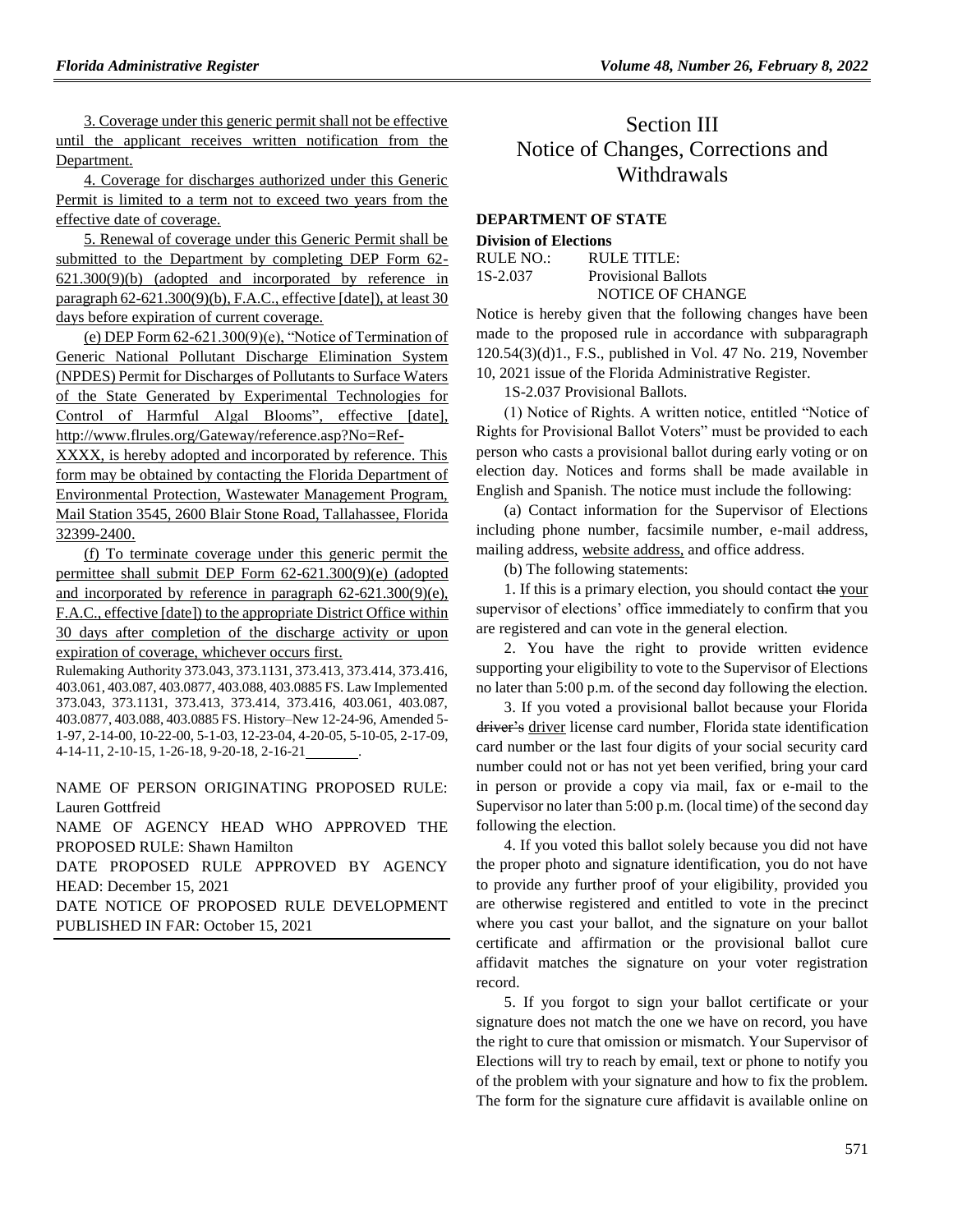your county Supervisor of Elections' website and the Division of Elections' website at:<https://dos.myflorida.com/elections/> under Forms. The deadline to submit your cure is 5:00 p.m. (local time) of on the second day following the election.

6. You have the right to find out no later than 30 days following the election if your ballot was counted, and if not, the reason why. [Insert instructions on how voter can access that information including a phone number for the Supervisor of Elections' office]. The canvassing board is required to canvass and count a provisional ballot in accordance with Section 101.048, F.S.

(2) Free access system. In accordance with section 101.048(7), and the Help America Vote Act, 52 U.S.C. section 21082, the Supervisor of Elections must establish and maintain reasonable procedures to protect the security, confidentiality and integrity of personal information collected, stored and otherwise used to access information as to whether the provisional ballot was counted and to ensure that access to the individual provisional ballot is restricted to the individual who cast the ballot.

(3) Form. The provisional ballot certificate and affirmation shall be substantially in accordance with Form DS DE 209 (eff. \_\_\_/\_\_\_)([insert rule form reference link]), entitled "Template for Provisional Ballot Voter's Certificate and Affirmation." This form is hereby incorporated by reference and available by searching the rule online at the Florida Administartive Administrative Code's website at: https://www.flrules.org. The form is available as follows:

(a) Online at the Division of Elections' website at: <https://dos.myflorida.com/elections/> under Forms, or

(b) By request to the Division of Elections, R. A. Gray Building, Room 316, 500 South Bronough Street, Tallahassee, Florida 32399-0250, or by contacting the Division at (850)245- 6200.

## **[DEPARTMENT OF HEALTH](https://www.flrules.org/gateway/department.asp?id=64)**

**[Board of Speech-Language Pathology and Audiology](https://www.flrules.org/gateway/organization.asp?id=312)** RULE NO.: RULE TITLE: [64B20-2.003](https://www.flrules.org/gateway/ruleNo.asp?id=64B20-2.003) Provisional Licensure; Requirements

NOTICE OF WITHDRAWAL

Notice is hereby given that the above rule, as noticed in Vol. 47 No. 213, November 2, 2021 issue of the Florida Administrative Register has been withdrawn.

# Section IV Emergency Rules

# **NONE**

# Section V Petitions and Dispositions Regarding Rule Variance or Waiver

#### [DEPARTMENT OF LAW ENFORCEMENT](https://www.flrules.org/gateway/department.asp?id=11)

[Criminal Justice Standards and Training Commission](https://www.flrules.org/gateway/organization.asp?id=20) RULE NO.: RULE TITLE:

[11B-27.00213](https://www.flrules.org/gateway/ruleNo.asp?id=11B-27.00213) Temporary Employment Authorization

NOTICE IS HEREBY GIVEN that on February 07, 2022, the Department of Law Enforcement, received a petition for permanent waiver of Rule 11B-27.00213, F.A.C. by John E. Hammond. Petitioner wishes to waive that portion of the rule that states: (4) Agencies applying to temporarily employ or appoint an individual who has had a previous TEA registered with the Commission in the same discipline, may do so only if: (a) The individual was previously certified as a full-time or parttime officer; or

(b) The individual was previously hired on a TEA and has separated from the employing agency or discontinued training while still in good standing, and has had a break-in-service from the last employment for a minimum of four years.

A copy of the Petition for Variance or Waiver may be obtained by contacting: Agency Clerk, Florida Department of Law Enforcement, P.O. Box 1489 Tallahassee, FL, 32302 or by telephone at (850)410-7676.

## [AGENCY FOR HEALTH CARE ADMINISTRATION](https://www.flrules.org/gateway/department.asp?id=59) [Medicaid](https://www.flrules.org/gateway/organization.asp?id=192)

RULE NO.: RULE TITLE:

[59G-4.127](https://www.flrules.org/gateway/ruleNo.asp?id=59G-4.127) Florida Assertive Community Treatment Services NOTICE IS HEREBY GIVEN that on January 28, 2022, the Agency for Health Care Administration, received a petition for Variance from or Waiver of Rule 59G-4.127 ("Petition") was filed with the Agency for Health Care Administration on behalf of the Petitioner, Mental Health Resource Center, Inc. Rule 59G-4.127, Florida Administrative Code ("Rule"), which applies to all providers rendering Florida Medicaid Florida Assertive Community Treatment ("FACT") Services to recipients, requires that all providers of FACT Services enrolled in the Florida Medicaid program be in compliance with the provisions of the Florida Medicaid Florida Assertive Community Treatment Services Coverage Policy, November 2021 ("Handbook"). Petitioner seeks a variance from or waiver of limited provisions of the Rule, which incorporates the Handbook by reference. Petitioner seeks a variance from or waiver of the Handbook provision 3.2.2, Page 6, FACT Provider Ratios, which requires FACT Service providers maintain a specific ratio of participants to team members, specified in the Handbook, to be reimbursed for Florida Medicaid FACT Services. Interested persons or agencies may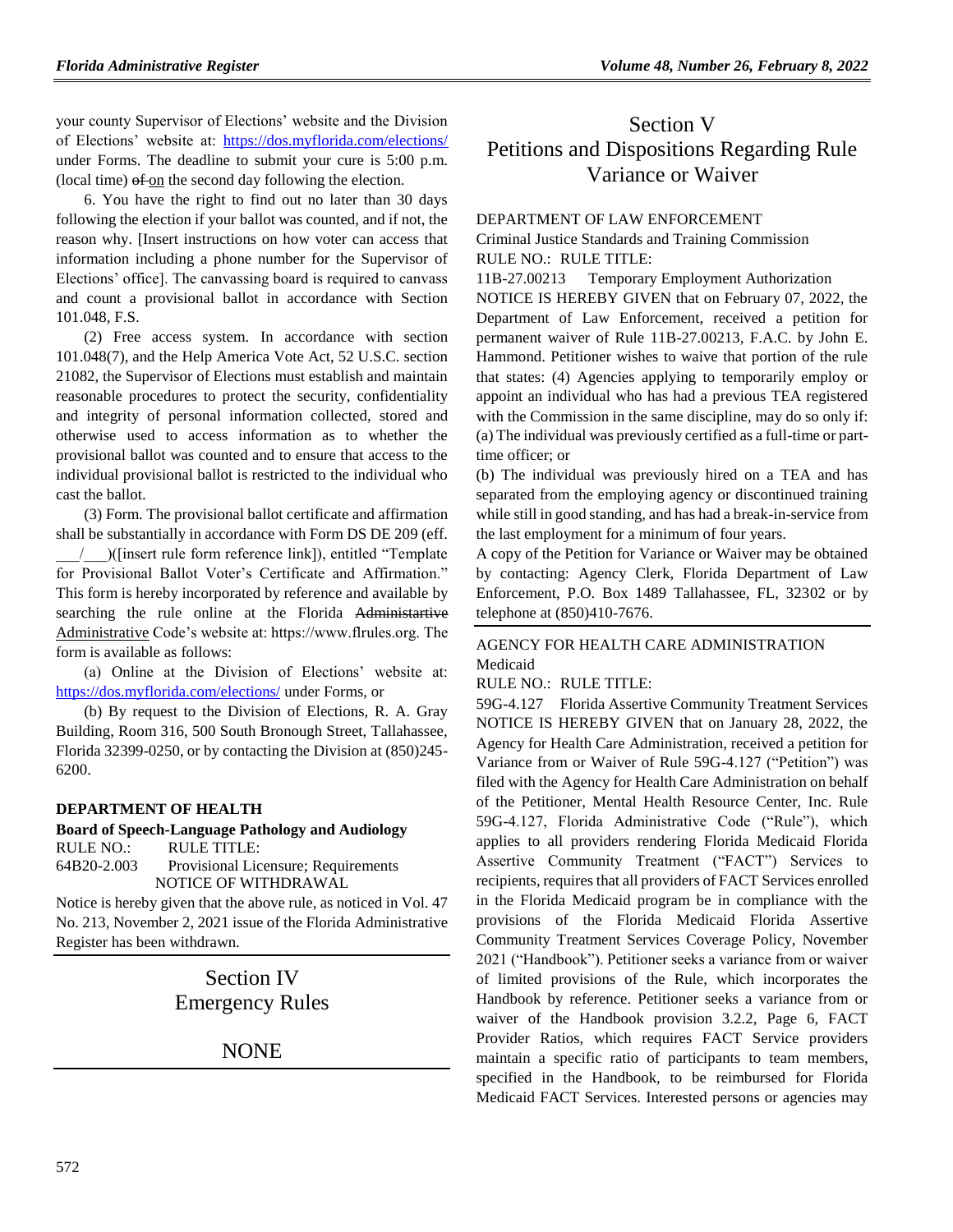submit written comments on the Petition within fourteen (14) days after publication of this notice. To submit written comments or request a copy of the Petition, please contact: Richard J. Shoop, Agency Clerk, Agency for Health Care Administration, 2727 Mahan Drive, Mail Stop #3, Tallahassee, Florida 32308, Richard.Shoop@ahca.myflorida.com, (850)412-3689.

A copy of the Petition for Variance or Waiver may be obtained by contacting: Richard J. Shoop, Agency Clerk, Agency for Health Care Administration, 2727 Mahan Drive, Mail Stop #3, Tallahassee, Florida 32308, Richard.Shoop@ahca.myflorida.com, (850)412-3689.

# [AGENCY FOR HEALTH CARE ADMINISTRATION](https://www.flrules.org/gateway/department.asp?id=59) [Medicaid](https://www.flrules.org/gateway/organization.asp?id=192)

RULE NO.: RULE TITLE:

[59G-4.127](https://www.flrules.org/gateway/ruleNo.asp?id=59G-4.127) Florida Assertive Community Treatment Services NOTICE IS HEREBY GIVEN that on February 2, 2022, the Agency for Health Care Administration, received a petition for Variance from or Waiver of Rule 59G-4.127 ("Petition") was filed with the Agency for Health Care Administration on behalf of the Petitioner, SMA Healthcare, Inc. Rule 59G-4.127, Florida Administrative Code ("Rule"), which applies to all providers rendering Florida Medicaid Florida Assertive Community Treatment ("FACT") Services to recipients, requires that all providers of FACT Services enrolled in the Florida Medicaid program be in compliance with the provisions of the Florida Medicaid Florida Assertive Community Treatment Services Coverage Policy, November 2021 ("Handbook"). Petitioner seeks a variance from or waiver of limited provisions of the Rule, which incorporates the Handbook by reference. Petitioner seeks a variance from or waiver of the Handbook provision 3.2.2, Page 6, FACT Provider Ratios, which requires FACT Service providers maintain a specific ratio of participants to team members, specified in the Handbook, to be reimbursed for Florida Medicaid FACT Services. Interested persons or agencies may submit written comments on the Petition within fourteen (14) days after publication of this notice. To submit written comments or request a copy of the Petition, please contact: Richard J. Shoop, Agency Clerk, Agency for Health Care Administration, 2727 Mahan Drive, Mail Stop #3, Tallahassee, Florida 32308, Richard.Shoop@ahca.myflorida.com, (850)412-3689.

A copy of the Petition for Variance or Waiver may be obtained by contacting: Richard J. Shoop, Agency Clerk, Agency for Health Care Administration, 2727 Mahan Drive, Mail Stop #3, Tallahassee. Florida 32308. Richard.Shoop@ahca.myflorida.com, (850)412-3689.

## [DEPARTMENT OF BUSINESS AND PROFESSIONAL](https://www.flrules.org/gateway/department.asp?id=61)  [REGULATION](https://www.flrules.org/gateway/department.asp?id=61)

[Division of Hotels and Restaurants](https://www.flrules.org/gateway/organization.asp?id=249)

RULE NO.: RULE TITLE:

[61C-5.001](https://www.flrules.org/gateway/ruleNo.asp?id=61C-5.001) Safety Standards

NOTICE IS HEREBY GIVEN that on February 3, 2022, the Department of Business and Professional Regulation, Division of Hotels and Restaurants, Bureau of Elevator Safety, received a petition for 815 Water Street Block C at 545 Channelside Dr, Tampa, FL. Petitioner seeks a variance of the requirements of ASME A17.1, 2013 edition, Section 2.2.2.6, as adopted by Rule 61C-5.001, Florida Administrative Code that requires sumps and sump pumps in pits to be covered and the cover to be secured and level with the pit floor, which poses a significant hardship. Any interested person may file comments within 14 days of the publication of this notice with Division of Hotels and Restaurants, Bureau of Elevator Safety, 2601 Blair Stone Road, Tallahassee, Florida 32399-1013 (VW2022-013).

A copy of the Petition for Variance or Waiver may be obtained by contacting: Division of Hotels and Restaurants, Bureau of Elevator Safety, 2601 Blair Stone Road, Tallahassee, Florida 32399-1013, dhr.elevators@myfloridalicense.com.

### [DEPARTMENT OF ENVIRONMENTAL PROTECTION](https://www.flrules.org/gateway/department.asp?id=62) RULE NO.: RULE TITLE:

[62-762.501](https://www.flrules.org/gateway/ruleNo.asp?id=62-762.501) System Requirements for Shop Fabricated Storage

NOTICE IS HEREBY GIVEN that on February 3, 2022, the Department of Environmental Protection, received a petition for variance pursuant to Section 120.542, F.S. from Moffitt Cancer Center. The petitioner requested a variance from subparagraph 62-762.501(3)(a)5, F.A.C., which requires all new pressurized small diameter integral piping that is in contact with the soil must be installed with line leak detectors meeting the requirements of paragraph 62-762.601(4)(b), F.A.C. The facility is located at 10901 McKinley Drive, Tampa, FL 33612. The petition has been assigned OGC #22-0176.

A copy of the Petition for Variance or Waiver may be obtained by contacting: Amanda Dorsett, Florida Department of Environmental Protection, 2600 Blair Stone Road, Mail Station 4550, Tallahassee, FL 32399-2400, telephone (850)245-8931, e-mail Amanda.Dorsett@dep.state.fl.us, during normal business hours,  $8:00$  a.m.  $-5:00$  p.m., Monday through Friday, except legal holidays. If you have any questions, please call the Division of Waste Management at (850)245-8705

Written comments must be received by the Department of Environmental Protection no later than 14 days from the date of publication of this notice.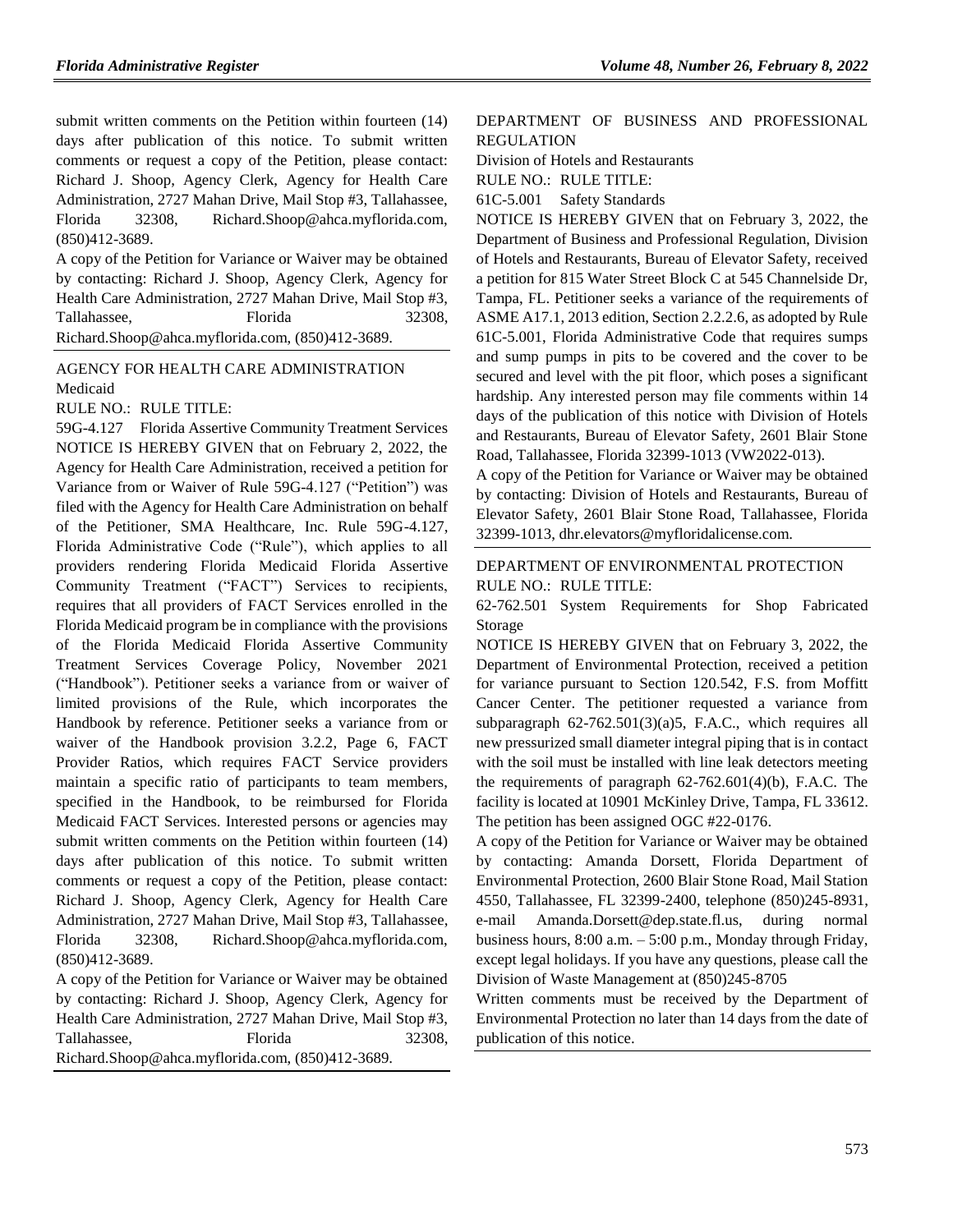# Section VI Notice of Meetings, Workshops and Public **Hearings**

# [DEPARTMENT OF STATE](https://www.flrules.org/gateway/department.asp?id=1)

[Division of Historical Resources](https://www.flrules.org/gateway/organization.asp?id=1)

The Division of Historical Resources announces a public meeting to which all persons are invited.

DATE AND TIME: Wednesday, February 16, 2022, 1:30 p.m. to conclusion

PLACE: Via webinar: Registration URL: https://attendee.gotowebinar.com/register/3619826894989862 411, Webinar ID: 311-797-259

GENERAL SUBJECT MATTER TO BE CONSIDERED: A meeting of the Florida Historical Marker Council to discuss and review submitted historical marker applications.

A copy of the agenda may be obtained by contacting: Michael Hart, flheritage@dos.myflorida.com, (850)245-6333.

Pursuant to the provisions of the Americans with Disabilities Act, any person requiring special accommodations to participate in this workshop/meeting is asked to advise the agency at least 48 hours before the workshop/meeting by contacting: Michael Hart, flheritage@dos.myflorida.com, (850)245-6333. If you are hearing or speech impaired, please contact the agency using the Florida Relay Service, 1(800)955- 8771 (TDD) or 1(800)955-8770 (Voice).

If any person decides to appeal any decision made by the Board with respect to any matter considered at this meeting or hearing, he/she will need to ensure that a verbatim record of the proceeding is made, which record includes the testimony and evidence from which the appeal is to be issued.

For more information, you may contact: Michael Hart, flheritage@dos.myflorida.com, (850)245-6333.

## [DEPARTMENT OF STATE](https://www.flrules.org/gateway/department.asp?id=1)

[Division of Administrative Services](https://www.flrules.org/gateway/organization.asp?id=1420)

The Department of State announces a public meeting to which all persons are invited.

DATE AND TIME: February 15, 2022, 3:00 p.m.

PLACE: R.A. Gray Building, 500 S. Bronough Street, Room #428, Tallahassee, FL 32399

GENERAL SUBJECT MATTER TO BE CONSIDERED: In accordance with Section 120.525, Florida Statutes, a reply opening is hereby noticed for the following Invitation to Negotiate Number: DOS ITN-21/22-032, titled Florida Secured Transaction Registry. The Department reserves the right to issue amendments, addenda, and changes to the timeline and specifically to the meeting notice listed above. The Department will post notice of any changes or additional meetings within the Vendor Bid System (VBS) in accordance with subsection 287.042(3), Florida Statutes, and need not re-advertise notice in the Florida Administrative Register. Access the VBS at: http://vbs.dms.state.fl.us/vbs/main\_menu.

A copy of the agenda may be obtained by contacting: Katrina Youman, (850)245-6590 or Purchasing@dos.myflorida.com.

Pursuant to the provisions of the Americans with Disabilities Act, any person requiring special accommodations to participate in this workshop/meeting is asked to advise the agency at least 48 hours before the workshop/meeting by contacting: Katrina Youman, (850)245-6590 or Purchasing@dos.myflorida.com. If you are hearing or speech impaired, please contact the agency using the Florida Relay Service, 1(800)955-8771 (TDD) or 1(800)955-8770 (Voice).

For more information, you may contact: Katrina Youman, (850)245-6590 or Purchasing@dos.myflorida.com.

# [DEPARTMENT OF STATE](https://www.flrules.org/gateway/department.asp?id=1)

[Division of Administrative Services](https://www.flrules.org/gateway/organization.asp?id=1420)

The Department of State announces a public meeting to which all persons are invited.

DATE AND TIME: February 18, 2022, 2:00 p.m.

PLACE: R.A Gray Building, 500 S. Bronough Street, Room #428, Tallahassee, FL 32399

GENERAL SUBJECT MATTER TO BE CONSIDERED: In accordance with Section 120.525, Florida Statutes, an evaluation team briefing is hereby noticed for the following Request for Proposal Number: DOS-ITN-21/22-032, titled Florida Secured Transaction Registry. The Department reserves the right to issue amendments, addenda, and changes to the timeline and specifically to the meeting notice listed above. The Department will post notice of any changes or additional meetings within the Vendor Bid System (VBS) in accordance with subsection 287.042(3), Florida Statutes, and need not readvertise notice in the Florida Administrative Register. Access the VBS at: http://vbs.dms.state.fl.us/vbs/main\_menu.

A copy of the agenda may be obtained by contacting: Katrina Youman, (850)245-6590 or Purchasing@dos.myflorida.com.

Pursuant to the provisions of the Americans with Disabilities Act, any person requiring special accommodations to participate in this workshop/meeting is asked to advise the agency at least 48 hours before the workshop/meeting by contacting: Katrina Youman, (850)245-6590 or Purchasing@dos.myflorida.com. If you are hearing or speech impaired, please contact the agency using the Florida Relay Service, 1(800)955-8771 (TDD) or 1(800)955-8770 (Voice).

For more information, you may contact: For more information, you may contact: Katrina Youman, (850)245-6590 or Purchasing@dos.myflorida.com.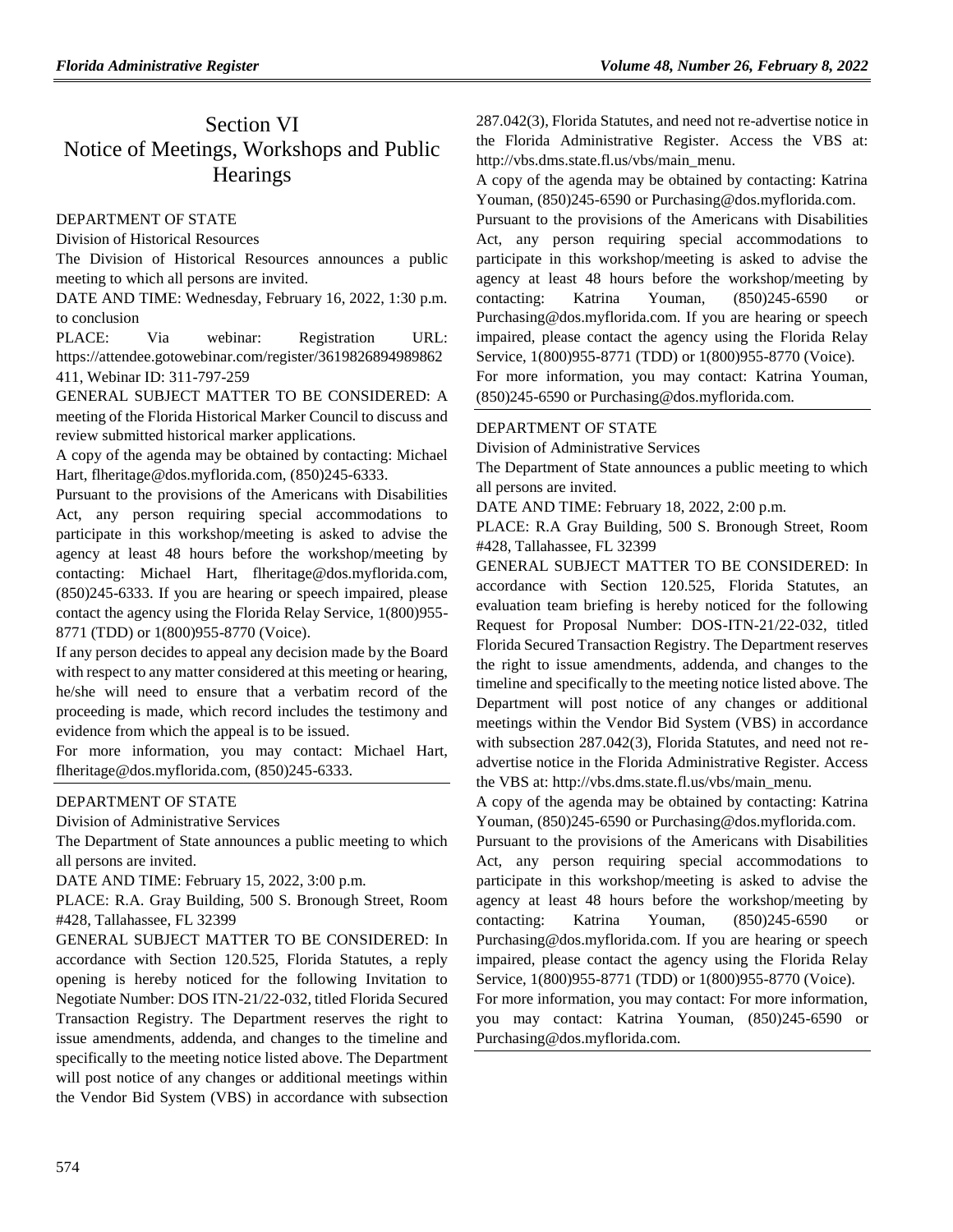#### [DEPARTMENT OF REVENUE](https://www.flrules.org/gateway/department.asp?id=12)

[Property Tax Oversight Program](https://www.flrules.org/gateway/organization.asp?id=36)

The DEPARTMENT OF REVENUE announces a public meeting to which all persons are invited.

DATE AND TIME: February 23, 2022, 2:00 p.m. ET

PLACE: 2450 Shumard Oak Boulevard, Building 2, Room 1221, Tallahassee, Florida 32399.

The meeting will be conducted using communications media technology. Persons interested in attending by computer, tablet or smartphone audio may do so using this link: https://us02web.zoom.us/j/88098677124?pwd=cFJjZk1TU1lr d3dHcTBKWU5IdFRvUT09. Persons interested in attending by phone may do so by calling (786)635-1003 and entering the meeting ID 880-9867-714 and passcode 117350. The public point of access to the meeting is 2450 Shumard Oak Blvd., Building 2, Room 1221, Tallahassee, Florida 32399.

GENERAL SUBJECT MATTER TO BE CONSIDERED: The Department will present applications for the Certified Florida Appraiser, Certified Florida Evaluator and Certified Cadastralist of Florida designations. Please refer to the Certified Florida Appraiser Admissions and Certifications Committee meeting agenda and materials on the Department's website at https://floridarevenue.com/opengovt/Pages/meetings.aspx

before attending the meeting.

A copy of the agenda may be obtained by contacting: Kelly McLane, Property Tax Oversight program, Department of Revenue, PO Box 3294, Tallahassee, FL 32315-3294, (850)941-6024, kelly.mclane@floridarevenue.com. Parties may also submit written materials they intend to offer during the meeting to Kelly McLane.

Pursuant to the provisions of the Americans with Disabilities Act, any person requiring special accommodations to participate in this workshop/meeting is asked to advise the agency at least 48 hours before the workshop/meeting by contacting: Kelly McLane at (850)941-6024 or kelly.mclane@floridarevenue.com. If you are hearing or speech impaired, please contact the agency using the Florida Relay Service, 1(800)955-8771 (TDD) or 1(800)955-8770 (Voice).

If any person decides to appeal any decision made by the Board with respect to any matter considered at this meeting or hearing, he/she will need to ensure that a verbatim record of the proceeding is made, which record includes the testimony and evidence from which the appeal is to be issued.

For more information, you may contact: Kelly McLane, Property Tax Oversight program, Department of Revenue, PO Box 3294, Tallahassee, FL 32315-3294, (850)941-6024, kelly.mclane@floridarevenue.com.

#### [DEPARTMENT OF REVENUE](https://www.flrules.org/gateway/department.asp?id=12)

[Property Tax Oversight Program](https://www.flrules.org/gateway/organization.asp?id=36)

The DEPARTMENT OF REVENUE announces a public meeting to which all persons are invited.

DATE AND TIME: February 23, 2022, 3:00 p.m. ET

PLACE: 2450 Shumard Oak Boulevard, Building 2, Room 1221, Tallahassee, Florida 32399.

The meeting will be conducted using communications media technology. Persons interested in attending by computer, tablet or smartphone audio may do so using this link: https://us02web.zoom.us/j/86011311662?pwd=N1YrdkNBUj ZpZ2NaNU80STlIM3hXdz09. Person interested in attending by phone may do so by calling (786)635-1003 and entering the meeting ID 860 1131 1662 and passcode 595266. The public point of access to the meeting is 2450 Shumard Oak Blvd., Building 2, Room 1221, Tallahassee, Florida 32399.

GENERAL SUBJECT MATTER TO BE CONSIDERED: The Department will present applications for the Certified Florida Collector and Certified Florida Collector Assistant designations. Please refer to the Certified Florida Collector Admissions and Certifications Committee meeting agenda and materials on the Department's website at https://floridarevenue.com/opengovt/Pages/meetings.aspx before attending the meeting.

A copy of the agenda may be obtained by contacting: Kelly McLane, Property Tax Oversight program, Department of Revenue, PO Box 3294, Tallahassee, FL 32315-3294, (850)941-6024, kelly.mclane@floridarevenue.com. Parties may also submit written materials they intend to offer during the meeting to Kelly McLane.

Pursuant to the provisions of the Americans with Disabilities Act, any person requiring special accommodations to participate in this workshop/meeting is asked to advise the agency at least 48 hours before the workshop/meeting by contacting: Kelly McLane at (850)941-6024 or kelly.mclane@floridarevenue.com. If you are hearing or speech impaired, please contact the agency using the Florida Relay Service, 1(800)955-8771 (TDD) or 1(800)955-8770 (Voice).

If any person decides to appeal any decision made by the Board with respect to any matter considered at this meeting or hearing, he/she will need to ensure that a verbatim record of the proceeding is made, which record includes the testimony and evidence from which the appeal is to be issued.

For more information, you may contact: Kelly McLane, Property Tax Oversight program, Department of Revenue, PO Box 3294, Tallahassee, FL 32315-3294, (850)941-6024, kelly.mclane@floridarevenue.com.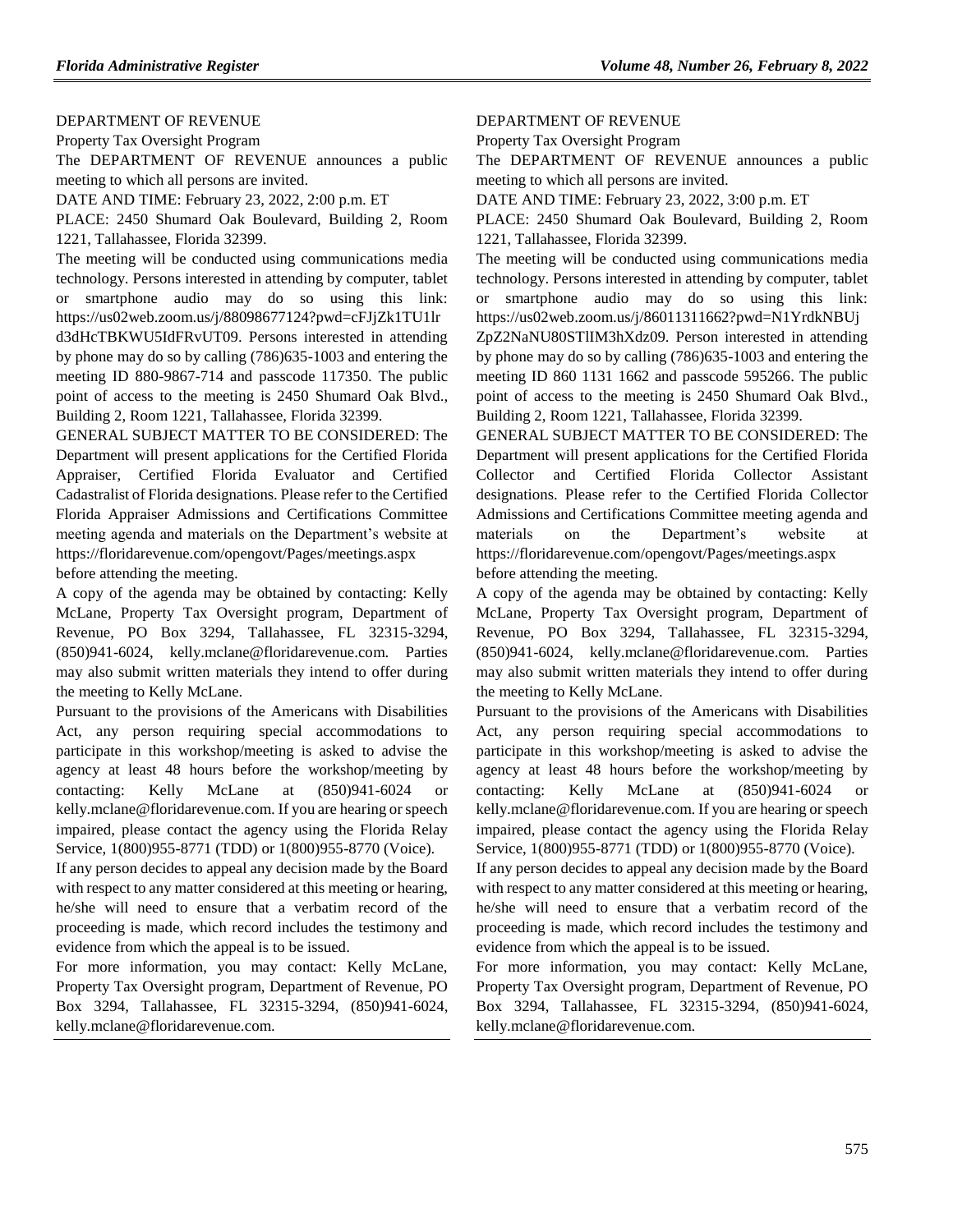## [DEPARTMENT OF TRANSPORTATION](https://www.flrules.org/gateway/department.asp?id=14)

The Florida Department of Transportation (FDOT), Florida's Turnpike Enterprise (FTE), announces a public meeting to which all persons are invited.

DATES AND TIMES: Virtual: Tuesday, February 22, 2022 (Options 1 and 2), 5:30 p.m.; In-Person: Thursday, February 24, 2022 (Option 3), 5:30 p.m. – 7:30 p.m.

PLACE: Option 1: Virtual/online via a computer, tablet, or smartphone

Option 2: By telephone in listen-only mode

Option 3: In-person at the AdventHealth Nicholson Center, 404 Celebration Place, Celebration, FL 34747

GENERAL SUBJECT MATTER TO BE CONSIDERED: Financial Project Identification Number 446581-1

Efficient Transportation Decision Making Number: 14445

Project Description: Poinciana Parkway Extension Project Development and Environment (PD&E) Study from County Road (CR) 532 to North of the Interstate 4/State Road (SR) 429 Interchange in Polk and Osceola Counties, Florida.

This project is evaluating alternatives to extend Poinciana Parkway (SR 538) from County Road (CR) 532 to the Interstate 4 (I-4)/State Road (SR) 429 interchange, modify the I-4/SR 429 interchange to accommodate the Poinciana Parkway connection, and increase capacity of the segment of SR 429 from I-4 to Sinclair Road.

This meeting will give interested persons an opportunity to review the project alternatives being considered, ask questions, and provide comments concerning the conceptual design, and potential social, economic, and environmental effects of the proposed improvements.

Displays that illustrate the proposed improvements will be available at the meeting, along with informational videos. All materials that will be on display at the in-person meeting will be available for review the day of the virtual meeting on the project website, www.PoincianaExtension.com.

The Department will provide several options to participate in the Alternatives Public Information Meeting. You may participate virtually/online via a computer, tablet, smartphone, or by telephone in listen-only mode on February 22, 2022. Virtual/online and telephone attendees will participate in the same live virtual meeting. Alternatively, you may participate in-person at the AdventHealth Nicholson Center on February 24, 2022.

Visit the project website, www.PoincianaExtension.com, to register for the Alternatives Public Information Meeting, and to select your participation option. \*\*Please note that registration works best in the Google Chrome, Microsoft Edge, or Firefox web browser.\*\* Once registered, you will receive a confirmation email that includes instructions on how to join the open house online. To join the virtual meeting in listen-only mode, call (415)655-0052 and enter access code 887-184-555.

For assistance registering for the Alternatives Public Information Meeting, or for additional information, please contact Stephanie Underwood, Project Manager (HNTB), at (407)264-3436, or by email at Stephanie.Underwood@dot.state.fl.us. Persons wishing to submit questions or comments may do so at the meeting or may contact the Project Manager. All comments received postmarked on or before March 10, 2022, will be included in the records for the Alternatives Public Information Meeting.

The environmental review, consultation, and other actions required by applicable federal environmental laws for this project are being, or have been, carried out by the Florida Department of Transportation (FDOT) pursuant to 23 United States Code (U.S.C) § 327 and a Memorandum of Understanding dated December 14, 2016, and executed by the Federal Highway Administration (FWHW) and FDOT.

A copy of the agenda may be obtained by contacting: Stephanie Underwood, Project Manager. Public participation is solicited without regard to race, color, national origin, age, sex, religion, disability, or family status.

Pursuant to the provisions of the Americans with Disabilities Act, any person requiring special accommodations to participate in this workshop/meeting is asked to advise the agency at least seven (7) days before the workshop/meeting by contacting: Stephanie Underwood, Project Manager. If any person requires translation services (free of charge), please also advise the Project Manager at least seven (7) days before the meeting or hearing. If you are hearing or speech impaired, please contact the agency using the Florida Relay Service, 1(800)955-8771 (TDD) or 1(800)955-8770 (Voice).

For more information, you may contact: Stephanie Underwood, P.E., at (407)264-3436 or email: Stephanie Underwood@dot.state.fl.us.

# [DEPARTMENT OF TRANSPORTATION](https://www.flrules.org/gateway/department.asp?id=14)

The Florida Department of Transportation (FDOT), Florida's Turnpike Enterprise (FTE), announces a public meeting to which all persons are invited.

DATE AND TIME: Virtual: Wednesday, February 23, 2022 (Options 1 and 2), 5:30 p.m.

In-Person: Thursday, February 24, 2022 (Option 3), 5:30 p.m.  $-7:30$  p.m.

PLACE: Option 1: Virtual/online via a computer, tablet, or smartphone

Option 2: By telephone in listen-only mode

Option 3: In-person at the AdventHealth Nicholson Center, 404 Celebration Place, Celebration, FL 34747

GENERAL SUBJECT MATTER TO BE CONSIDERED: Financial Project Identification Number 446164-1

Efficient Transportation Decision Making Number: 14446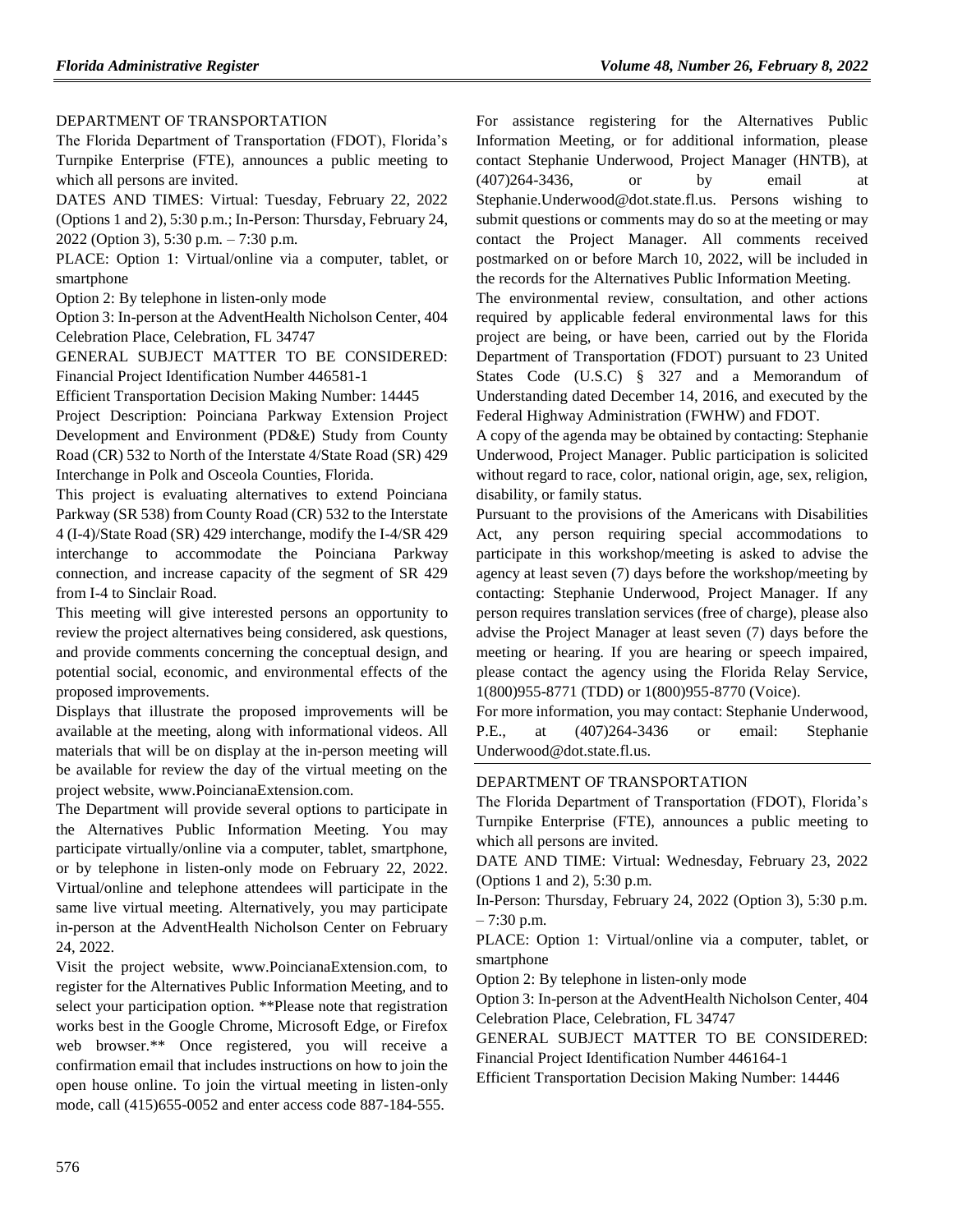Project Description: Project Development and Environment (PD&E) Study to Widen Western Beltway (SR 429) from North of Interstate 4 to Seidel Road in Osceola and Orange Counties, Florida

The proposed improvements include widening the Western Beltway / State Road 429 from north of Interstate 4 to Seidel Road, Milepost 1 to 11, from four lanes to eight lanes. Improvements to the existing interchanges at Sinclair Road, US 192/SR 530, Western Way, and Seidel Road are also proposed. Additionally, a potential new interchange location at Livingston is being evaluated.

This meeting will give interested persons an opportunity to review the project alternatives being considered, ask questions, and provide comments concerning the conceptual design, and potential social, economic, and environmental effects of the proposed improvements.

Displays that illustrate the proposed improvements will be available at the meeting, along with informational videos. All meeting materials that will be on display at the in-person meeting will be available for review the day of the virtual meeting on the project website,www.SR429I-4toSeidel.com.

The Department will provide several options to participate in the Alternatives Public Information Meeting. You may participate virtually/online via a computer, tablet, smartphone, or by telephone in listen-only mode on February 23, 2022. Virtual/online and telephone attendees will participate in the same live virtual meeting. Alternatively, you may participate in-person at the AdventHealth Nicholson Center on February 24, 2022.

Visit the project website, www.SR429I-4toSeidel.com, to register for the Alternatives Public Information Meeting, and to select your participation option. \*\*Please note that registration works best in the Google Chrome, Microsoft Edge, or Firefox web browser.\*\* Once registered, you will receive a confirmation email that includes instructions on how to join the open house online. To join the open house in listen-only mode, call (213)929-4212 and enter access code 170-063-176.

For assistance registering for the Public Information Meeting, or for additional information, please contact Stephanie Underwood, Project Manager (HNTB), at (407)264-3436, or by email at Stephanie.Underwood@dot.state.fl.us. Persons wishing to submit questions or comments may do so at the meeting or may contact the Project Manager. All comments received postmarked on or before March 10, 2022, will be included in the records for the Alternatives Public Information Meeting.

A copy of the agenda may be obtained by contacting: Stephanie Underwood Project Manager. Public participation is solicited without regard to race, color, national origin, age, sex, religion, disability, or family status.

Pursuant to the provisions of the Americans with Disabilities Act, any person requiring special accommodations to participate in this workshop/meeting is asked to advise the agency at least seven (7) days before the workshop/meeting by contacting: If you are hearing or speech impaired, please contact the agency using the Florida Relay Service, 1(800)955- 8771 (TDD) or 1(800)955-8770 (Voice).

For more information, you may contact: Stephanie Underwood, P.E., at (407)264-3436 or email: Stephanie Underwood@dot.state.fl.us.

# PUBLIC SERVICE COMMISSION

The FLORIDA PUBLIC SERVICE COMMISSION announces its Internal Affairs Meeting, to which all interested persons are invited.

DATE AND TIME: Tuesday, February 22, 2022, 9:30 a.m.

PLACE: Room 105, Gerald L. Gunter Building, 2540 Shumard Oak Boulevard, Tallahassee, Florida.

GENERAL SUBJECT MATTER TO BE CONSIDERED: To discuss and make decisions on matters affecting Commission operations. Internal Affairs Agendas and FPSC contact information is available at [www.floridapsc.com.](http://www.floridapsc.com/)

ADA: In accordance with the Americans with Disabilities Act, persons needing a special accommodation to participate at this proceeding should contact the Office of Commission Clerk no later than five days prior to the conference at 2540 Shumard Oak Boulevard, Tallahassee, Florida 32399-0850 or (850)413- 6770 (Florida Relay Service, 1(800)955-8770 Voice or 1(800)955-8771 TDD). Assistive Listening Devices are available upon request from the Office of Commission Clerk, Gerald L. Gunter Building, Room 152.

EMERGENCY CANCELLATION OF MEETING: If a named storm or other disaster requires cancellation of the meeting, Commission staff will attempt to give timely notice. Notice of cancellation will be provided on the Commission's website [\(www.](http://www/)floridapsc.com) under the Hot Topics link on the home page. Cancellation can also be confirmed by calling the Office of Commission Clerk at (850)413-6770.

#### [DEPARTMENT OF CORRECTIONS](https://www.flrules.org/gateway/department.asp?id=33) RULE NO.: RULE TITLE:

33-602.205 Inmate Telephone Use

The Florida Department of Corrections announces a hearing to which all persons are invited.

DATE AND TIMES: February 17, 2022, 1:00 p.m. and ending no later than 5:00 p.m.

PLACE: A virtual public hearing will be held via GoToWebinar.

GENERAL SUBJECT MATTER TO BE CONSIDERED: The Florida Department of Corrections (FDC) has elected to conduct a public hearing to receive and consider comments and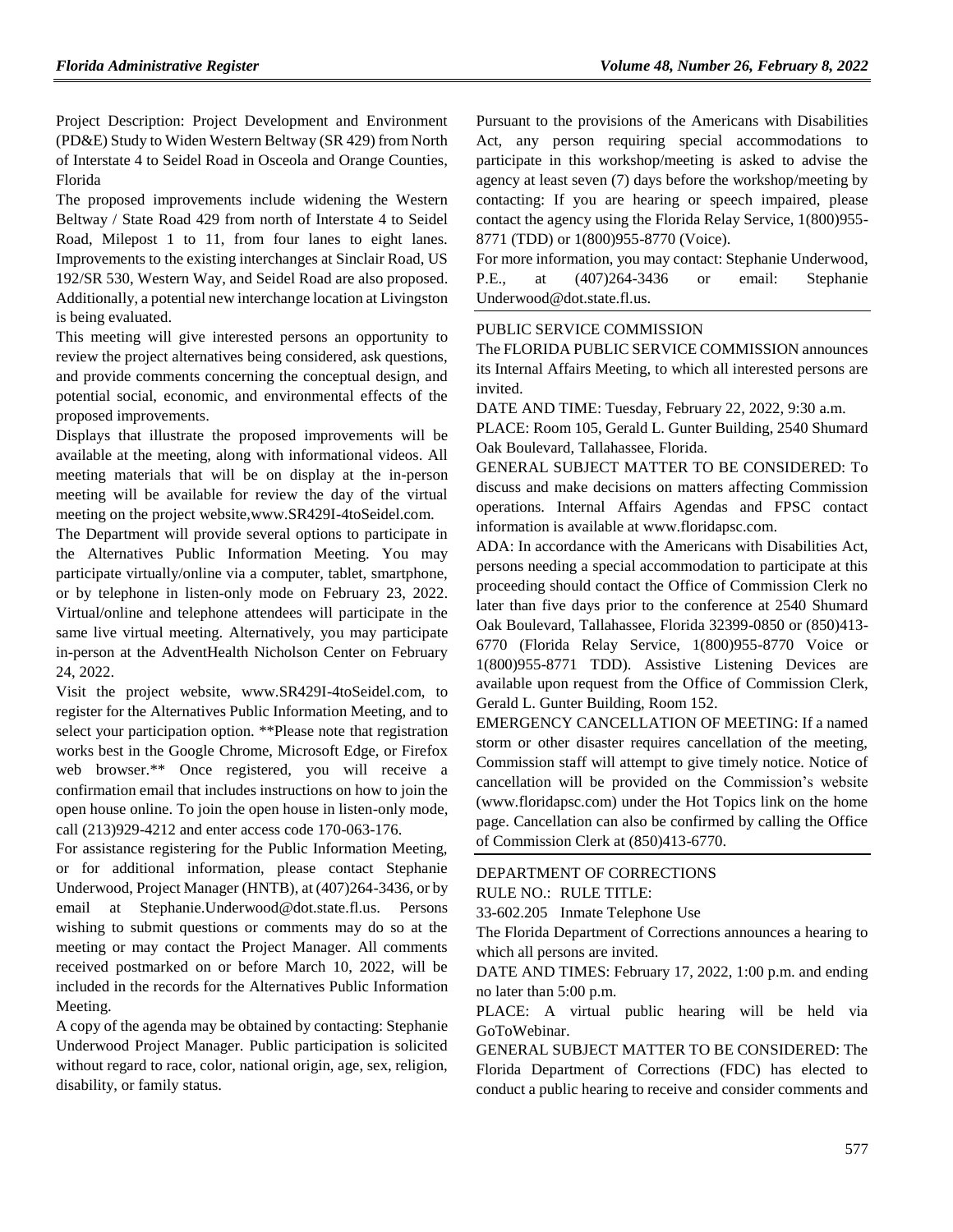questions regarding proposed Rule 33-602.205, F.A.C. The agenda for the meeting is as follows:

- 1. Public hearing commencement
- 2. Opening remarks and administrative matters
- 3. Overview of proposed rule amendments
- 4. Presentation of FDC initiated amendments
- 5. Public questions and comments
- 6. Closing remarks and administrative matters
- 7. Public hearing adjournment

Inmates may not attend the public hearing. Pursuant to § 120.81(3)(b), F.S., inmates may present evidence and argument on any issues under consideration by submitting written statements to FDC regarding the promulgation of this rule. Written statements may be mailed to FDC at the following address no later than 24 hours following the conclusion of the public hearing: Florida Department of Corrections, Attn.: FDC Office of the General Counsel (Rule 33-602.205), 501 South Calhoun Street, Tallahassee, Florida 32399. All written statements received at this address will become part of the rulemaking record.

Members of the public may register for the hearing at [https://attendee.gotowebinar.com/register/5646978891490262](https://attendee.gotowebinar.com/register/5646978891490262544) [544.](https://attendee.gotowebinar.com/register/5646978891490262544) Members of the public who desire to ask questions or provide comments during the hearing must indicate their desire to do so on the registration page no later than February 16, 2022, 5:00 p.m. Due to time constraints, only the first 100 members of the public who register to ask questions or provide comments will be guaranteed to have the opportunity to do so. Each public question and comment period will be limited to two minutes per person. In lieu of asking questions or providing comments during the hearing, members of the public may participate in the public hearing as listeners only. The public hearing will be recorded. A recording of the hearing will be available from FDC following the hearing.

Upon completion of the registration process, registrants will be provided a link to join the webinar at the designated time. A telephone number will also be provided for those without the necessary computer hardware to participate in the webinar via the internet and for those who desire only to listen to the webinar.

Questions and comments may be submitted by members of the public to FDC anytime between the publication of this notice until 24 hours following the conclusion of the public hearing. The email address for such submissions is [FDCRuleHearing@fdc.myflorida.com. A](mailto:FDCRuleHearing@fdc.myflorida.com)ll questions and comments received at this email address will become part of the rulemaking record.

Public participation is solicited without regard to race, color, national origin, age, sex, religion, disability, or family status.

A copy of the agenda may be obtained by contacting: Agenda is included above.

Pursuant to the provisions of the Americans with Disabilities Act, any person requiring special accommodations to participate in this workshop/meeting is asked to advise the agency at least five days before the workshop/meeting by contacting: Lauren Sanchez at [Lauren.Sanchez@fdc.myflorida.com. I](mailto:Lauren.Sanchez@fdc.myflorida.com)f you are hearing or speech impaired, please contact the agency using the Florida Relay Service, 1(800)955-8771 (TDD) or 1(800)955-8770 (Voice).

# [WATER MANAGEMENT DISTRICTS](https://www.flrules.org/gateway/department.asp?id=40)

[Southwest Florida Water Management District](https://www.flrules.org/gateway/organization.asp?id=123)

The Southwest Florida Water Management District (SWFWMD) announces a public meeting to which all persons are invited.

DATE AND TIME: Tuesday, February 22, 2022, 9:00 a.m.

PLACE: SWFWMD, 2379 Broad Street, Brooksville, FL 34604-6899

GENERAL SUBJECT MATTER TO BE CONSIDERED: Governing Board Meeting, Committee Meetings and Public Hearing: Consider SWFWMD business. All or part of this meeting may be conducted by means of communications media technology to permit maximum participation of Governing Board members. At least seven days before each meeting noticed in this advertisement, members of the public should visit the District's website at WaterMatters.org or call (352)796-7211 to check that the meeting location or the method of conducting the meeting has not changed. If any such changes are made to the meetings advertised in this notice, the District will not provide further notice of these changes except at WaterMatters.org.

A copy of the agenda may be obtained by contacting: WaterMatters.org – Boards, Meetings & Event Calendar, 1(800)423-1476 (FL only) or (352)796-7211.

Pursuant to the provisions of the Americans with Disabilities Act, any person requiring special accommodations to participate in this workshop/meeting is asked to advise the agency at least 5 days before the workshop/meeting by contacting: SWFWMD Human Resources Office, (352)796- 7211, ext. 4747, 1(800)423-1476 (FL only), ext. 4747 or TDD (FL only) 1-800-231-6103; or email to ADACoordinator@WaterMatters.org. If you are hearing or speech impaired, please contact the agency using the Florida Relay Service, 1(800)955-8771 (TDD) or 1(800)955-8770 (Voice).

If any person decides to appeal any decision made by the Board with respect to any matter considered at this meeting or hearing, he/she will need to ensure that a verbatim record of the proceeding is made, which record includes the testimony and evidence from which the appeal is to be issued.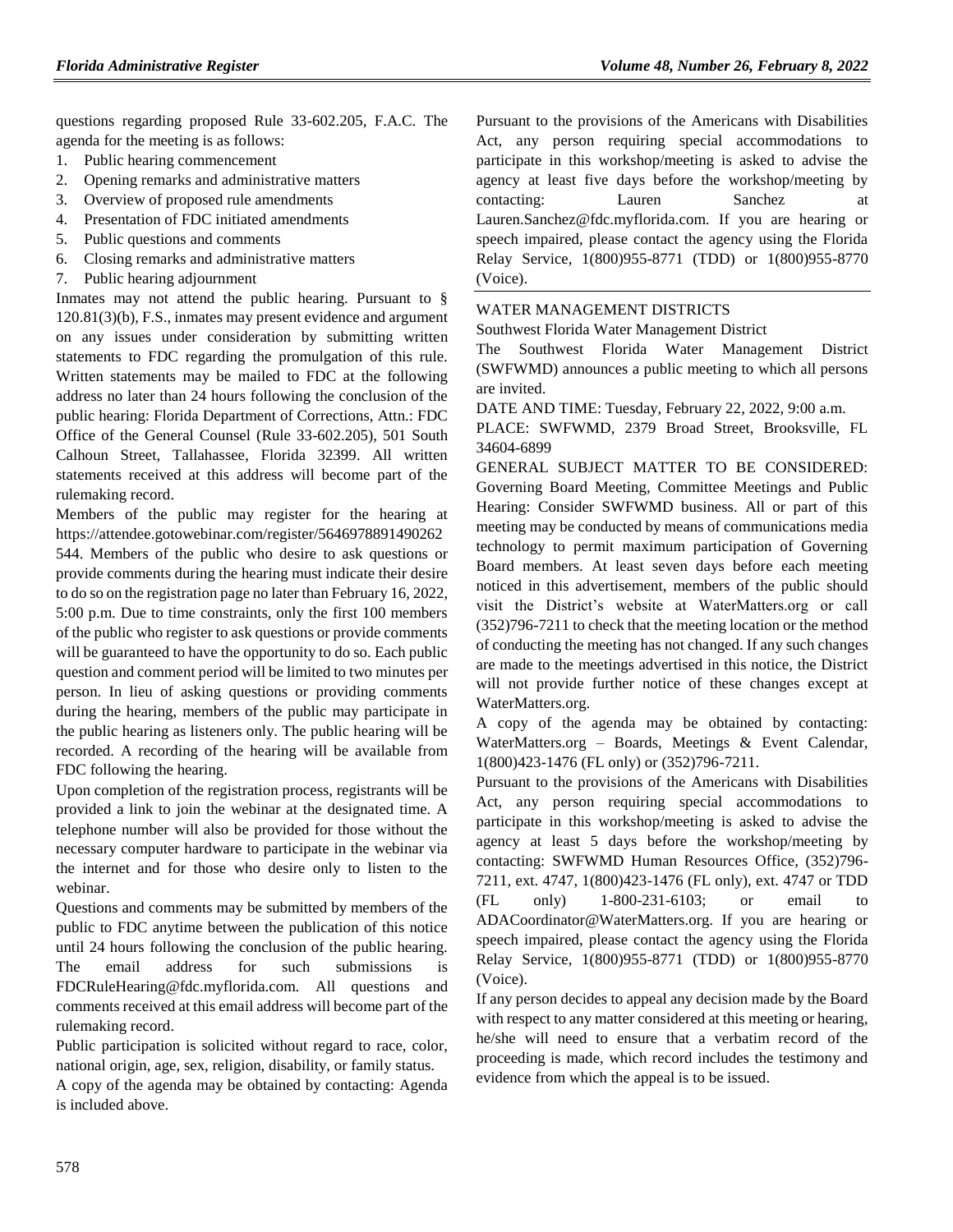For more information, you may contact: Lori.Manuel@WaterMatters.org, 1(800)423-1476 (FL only) or (352)796-7211, x4606 EXE0827.

#### [WATER MANAGEMENT DISTRICTS](https://www.flrules.org/gateway/department.asp?id=40)

[South Florida Water Management District](https://www.flrules.org/gateway/organization.asp?id=124)

The South Florida Water Management District announces a public meeting to which all persons are invited.

DATE AND TIME: Thursday, February 10, 2022, previously noticed Governing Board Monthly Meeting begins at 9:00 a.m. during which an Attorney-Client Session will be conducted.

PLACE: SFWMD Headquarters, B-1 Building, 3301 Gun Club Road, West Palm Beach, FL 33406

GENERAL SUBJECT MATTER TO BE CONSIDERED: Attorney-Client Session: The attorney-client session, pursuant to subsection 286.011(8)(2021), Florida Statutes, is to discuss strategy related to litigation expenditures or settlement negotiations in Blue Goose Growers, LLC d/b/a Blue Goose Construction v. South Florida Water Management District, Fifteenth Judicial Circuit, Case No. 2018-CA-014544. This is a breach of contract case related to construction on the C-44 Project. The approximate duration of the Attorney-Client Session is 90 minutes. The attendees of the Attorney-Client Session are Governing Board Members: C. Goss, S. Wagner, B. Butler, C. Martinez C. Meads, C. Roman, J. Steinle, J. Thurlow-Lippisch, Executive Director D. Bartlett, General Counsel C. Ansay; District Attorneys J. Levine, R. Glass; Outside Counsel B. Kirwin and J. Darr, Kirwin Norris, P.A. and the court reporter.

Pursuant to Florida law, the entire Attorney-Client Session shall be recorded by a certified court reporter. No portion of the Attorney-Client Session shall be off the record. A copy of the transcript will be made part of the District's public record after the litigation has concluded.

Based on the discussion during the Attorney-Client Session, the Governing Board may take official action upon conclusion of the Attorney-Client Session. Members of the public will have an opportunity to provide public comment prior to official action of the Governing Board relating to the Attorney-Client Session.

A copy of the agenda may be obtained by contacting: The agenda containing information for the Governing Board Monthly Meeting is posted to the District's website www.SFWMD.gov/meetings, seven days prior to the meeting. Or, you can email Rosie Byrd at rbyrd@sfwmd.gov.

Pursuant to the provisions of the Americans with Disabilities Act, any person requiring special accommodations to participate in this workshop/meeting is asked to advise the agency at least seven days before the workshop/meeting by contacting: Rosie Byrd, District Clerk, at rbyrd@sfwmd.gov. If you are hearing or speech impaired, please contact the agency

using the Florida Relay Service, 1(800)955-8771 (TDD) or 1(800)955-8770 (Voice).

If any person decides to appeal any decision made by the Board with respect to any matter considered at this meeting or hearing, he/she will need to ensure that a verbatim record of the proceeding is made, which record includes the testimony and evidence from which the appeal is to be issued.

For more information, you may contact: Rosie Byrd, District Clerk, at rbyrd@sfwmd.gov.

#### [REGIONAL UTILITY AUTHORITIES](https://www.flrules.org/gateway/department.asp?id=49)

Tampa Bay Water - [A Regional Water Supply Authority](https://www.flrules.org/gateway/organization.asp?id=158) The Tampa Bay Water, a Regional Water Supply Authority announces a public meeting to which all persons are invited.

DATE AND TIME: February 16, 2022, 10:00 a.m.

PLACE: Tampa Bay Water Administrative Offices, 2575 Enterprise Road, Clearwater, Florida 33763.

GENERAL SUBJECT MATTER TO BE CONSIDERED: A public meeting of the Selection Committee for AS NEEDED LAND MANAGEMENT SERVICES CONTRACT NO'S.: 2022-040 - 045. As a part of the selection process, the Selection Committee will meet to review and discuss the responses and ranking of the firms, determine if interviews are needed and review potential interview questions.

A copy of the agenda may be obtained by contacting: Records Department at (727)796-2355.

Pursuant to the provisions of the Americans with Disabilities Act, any person requiring special accommodations to participate in this workshop/meeting is asked to advise the agency at least 3 days before the workshop/meeting by contacting: Records Department at (727)796-2355. If you are hearing or speech impaired, please contact the agency using the Florida Relay Service, 1(800)955-8771 (TDD) or 1(800)955- 8770 (Voice).

For more information, you may contact: Records Department at (727)796-2355.

#### [SPACE FLORIDA](https://www.flrules.org/gateway/department.asp?id=57)

The Space Florida announces a telephone conference call to which all persons are invited.

DATE AND TIME: February 15, 2022, 11:30 a.m.

PLACE: TELECONFERENCE: 1(866)528-2256, Access Code: 4875556

## GENERAL SUBJECT MATTER TO BE CONSIDERED: Board of Directors teleconference

A copy of the agenda may be obtained by contacting: Elizabeth Loving at eloving@spaceflorida.gov or (321)730-5301 x241.

Pursuant to the provisions of the Americans with Disabilities Act, any person requiring special accommodations to participate in this workshop/meeting is asked to advise the agency at least 2 days before the workshop/meeting by contacting: Elizabeth Loving at eloving@spaceflorida.gov or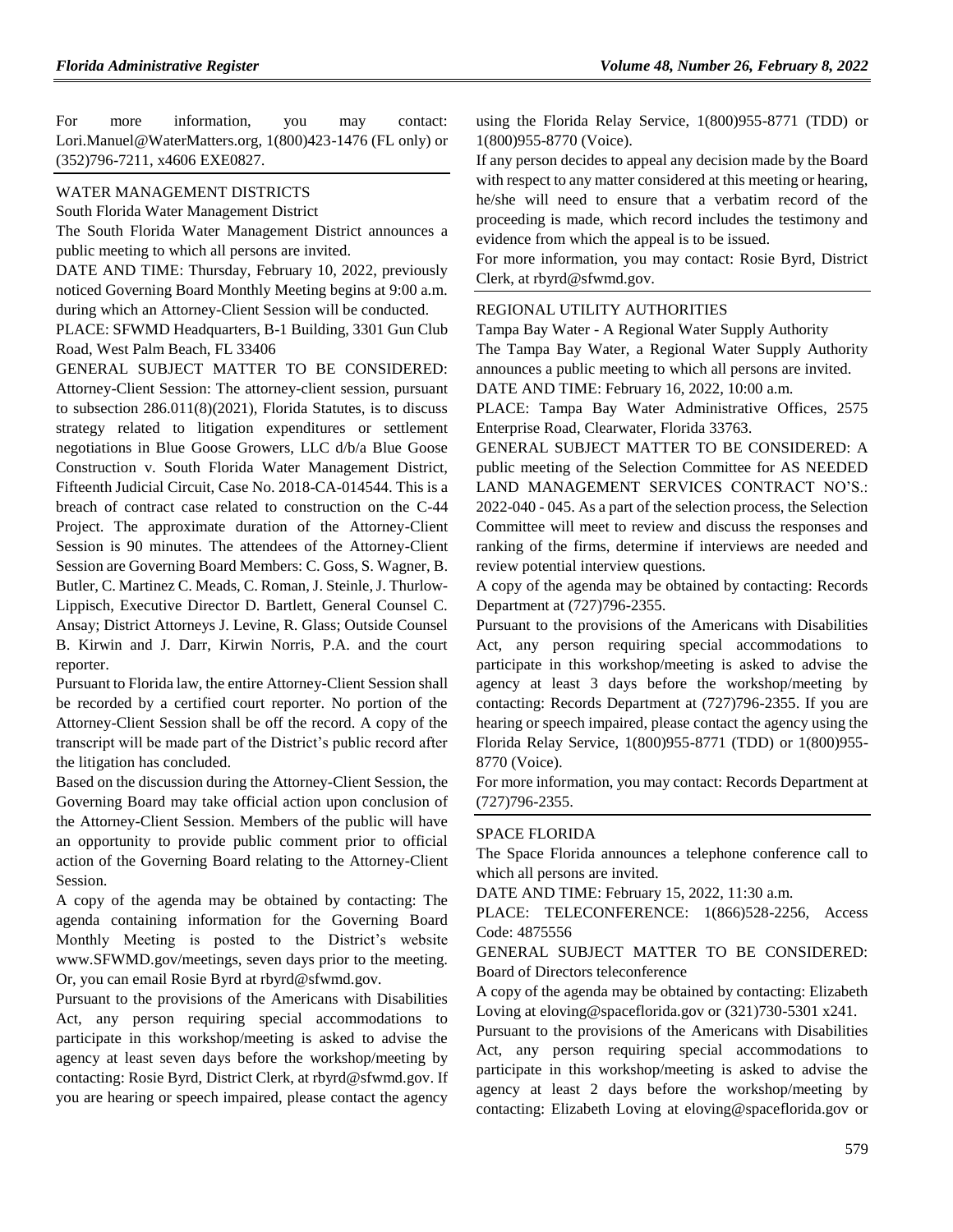(321)730-5301 x241. If you are hearing or speech impaired, please contact the agency using the Florida Relay Service, 1(800)955-8771 (TDD) or 1(800)955-8770 (Voice).

If any person decides to appeal any decision made by the Board with respect to any matter considered at this meeting or hearing, he/she will need to ensure that a verbatim record of the proceeding is made, which record includes the testimony and evidence from which the appeal is to be issued.

For more information, you may contact: Elizabeth Loving at eloving@spaceflorida.gov or (321)730-5301 x241.

#### [DEPARTMENT OF ELDER AFFAIRS](https://www.flrules.org/gateway/department.asp?id=58)

#### [Long-Term Care Ombudsman Program](https://www.flrules.org/gateway/organization.asp?id=184)

The Long-Term Care Ombudsman Program announces a telephone conference call to which all persons are invited. DATE AND TIME: March 14, 2022, 2:30 p.m.

PLACE: Conference Call: (850)792-8943 Phone Conference ID: 337-120-750# and Microsoft Teams, Teams link at https://ombudsman.elderaffairs.org/quarterly-meetingschedule/.

GENERAL SUBJECT MATTER TO BE CONSIDERED: Legislative Committee Business.

A copy of the agenda may be obtained by contacting: Dept. of Elder Affairs / LTCOP, 4040 Esplanade Way, Tallahassee, FL 32399, or call: (850)414-2323, or email: ltcopinformer@elderaffairs.org.

Pursuant to the provisions of the Americans with Disabilities Act, any person requiring special accommodations to participate in this workshop/meeting is asked to advise the agency at least 72 hours before the workshop/meeting by contacting: If you are hearing or speech impaired, please contact the agency using the Florida Relay Service, 1(800)955- 8771 (TDD) or 1(800)955-8770 (Voice).

### [DEPARTMENT OF ELDER AFFAIRS](https://www.flrules.org/gateway/department.asp?id=58)

### [Long-Term Care Ombudsman Program](https://www.flrules.org/gateway/organization.asp?id=184)

The Long-Term Care Ombudsman Program announces a telephone conference call to which all persons are invited.

DATE AND TIME: March 16, 2022,10:00 a.m. – 12:00 Noon PLACE: Conference Call: (850)792-8943, Phone Conference ID: 556-892-647# and Microsoft Teams, Teams link at https://ombudsman.elderaffairs.org/quarterly-meetingschedule/.

GENERAL SUBJECT MATTER TO BE CONSIDERED: State Council Business.

A copy of the agenda may be obtained by contacting: Dept. of Elder Affairs / LTCOP, 4040 Esplanade Way, Tallahassee, FL 32399, or call: (850)414-2323, or email: ltcopinformer@elderaffairs.org.

Pursuant to the provisions of the Americans with Disabilities Act, any person requiring special accommodations to participate in this workshop/meeting is asked to advise the agency at least 72 hours before the workshop/meeting by contacting: If you are hearing or speech impaired, please contact the agency using the Florida Relay Service, 1(800)955- 8771 (TDD) or 1(800)955-8770 (Voice).

#### [DEPARTMENT OF MANAGEMENT SERVICES](https://www.flrules.org/gateway/department.asp?id=60)

[Division of Communications](https://www.flrules.org/gateway/organization.asp?id=224)

The Department of Management Services announces a public meeting to which all persons are invited.

DATE AND TIME: Tuesday, February 22, 2022, 9:30 a.m. – 5:00 p.m.

PLACE: Teleconference only

GENERAL SUBJECT MATTER TO BE CONSIDERED: The Joint Task Force (JTF) Board of the Statewide Law Enforcement Radio System (SLERS) will meet to discuss matters pertaining to the network.

The agenda and handouts will be made available closer to the date of the meeting at the following web address:

https://www.dms.myflorida.com/business\_operations/telecom munications/public\_safety\_communications/radio\_communica tions\_services/statewide\_law\_enforcement\_radio\_system\_sler s/upcoming\_joint\_task\_force\_meetings

A copy of the agenda may be obtained by contacting: Millie Marchiano, (850)922-7435, Millicent.Marchiano@dms.fl.gov. Pursuant to the provisions of the Americans with Disabilities Act, any person requiring special accommodations to participate in this workshop/meeting is asked to advise the agency at least 5 days before the workshop/meeting by contacting: Millie Marchiano, (850)922-7435, Millicent.Marchiano@dms.fl.gov. If you are hearing or speech impaired, please contact the agency using the Florida Relay Service, 1(800)955-8771 (TDD) or 1(800)955-8770 (Voice).

For more information, you may contact: Millie Marchiano, (850)922-7435, Millicent.Marchiano@dms.fl.gov.

### [DEPARTMENT OF HEALTH](https://www.flrules.org/gateway/department.asp?id=64)

The Department of Health announces a public meeting to which all persons are invited.

DATE AND TIME: February 15, 2022, 10:00 a.m. ET

PLACE: Florida Department of Health, 4052 Bald Cypress Way, Conference Room 301, Tallahassee, Florida 32399

GENERAL SUBJECT MATTER TO BE CONSIDERED: Meeting of the negotiators to recommend award for ITN DOH 21-002 Medical Marijuana Seed-to-Sale Tracking System.

A copy of the agenda may be obtained by contacting: Nicole.overstreet@flhealth.gov.

Pursuant to the provisions of the Americans with Disabilities Act, any person requiring special accommodations to participate in this workshop/meeting is asked to advise the agency at least 5 days before the workshop/meeting by contacting: If you are hearing or speech impaired, please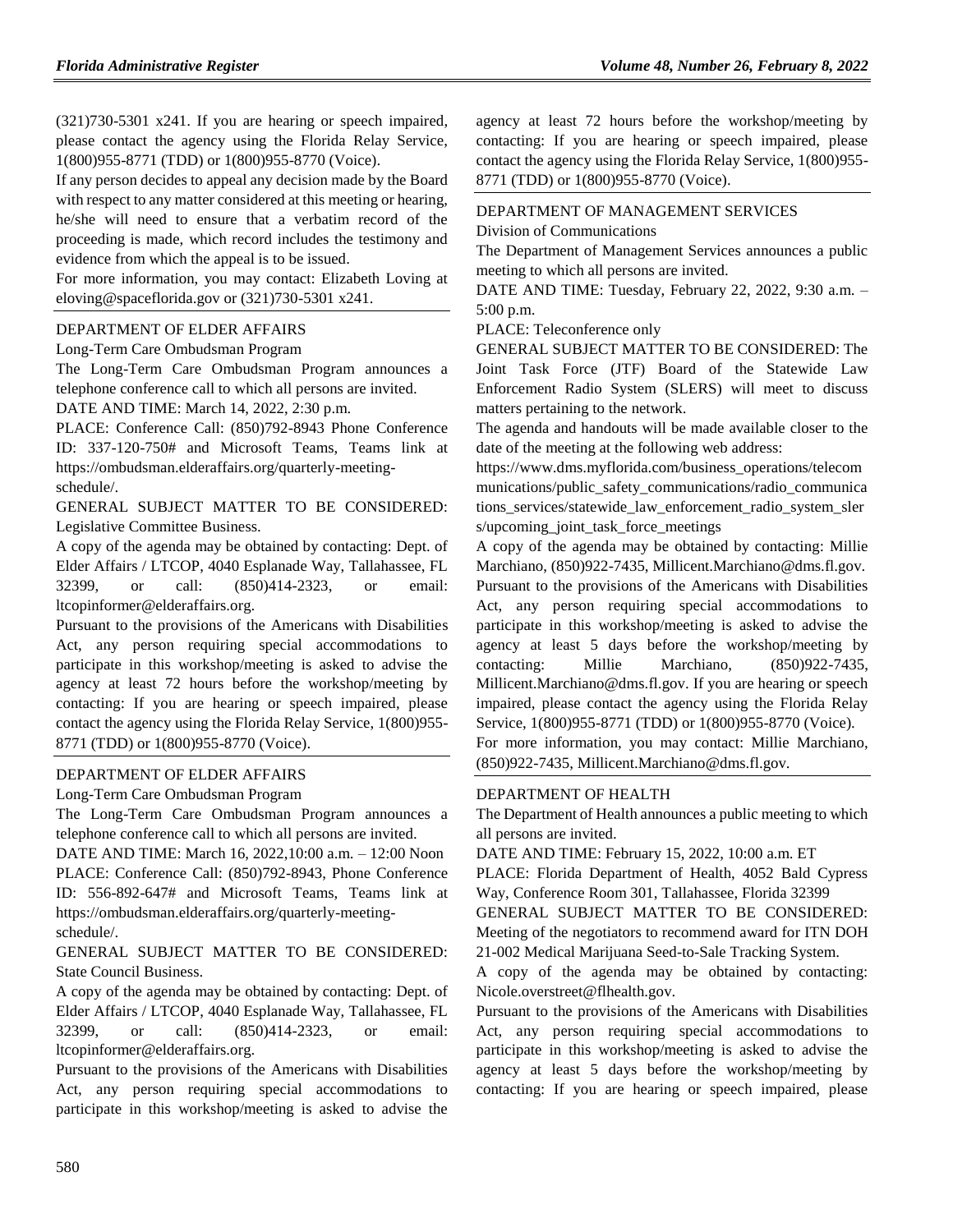contact the agency using the Florida Relay Service, 1(800)955- 8771 (TDD) or 1(800)955-8770 (Voice).

| For | more | information.                                     | you | may | contact: |
|-----|------|--------------------------------------------------|-----|-----|----------|
|     |      | Nicole.overstreet@flhealth.gov or (850)558-9698. |     |     |          |

#### DEPARTMENT OF HEALTH

Board of Podiatric Medicine

The Board of Podiatric Medicine announces a public meeting to which all persons are invited.

DATE AND TIME: February 21, 2022, 5:00 p.m. ET

PLACE: Please join my meeting from your computer, tablet or phone using GoToMeeting at <https://meet.goto.com/570652141> or by phone (Toll Free) 1(866)899-4679 or (571)317-3116, using Access Code: 570- 652-141

GENERAL SUBJECT MATTER TO BE CONSIDERED: General board business involving discussion and actions, including, but not limited to general board business, licensure applications, rules and disciplinary matters.

A copy of the agenda may be obtained by contacting the board office at (850)245-4292 or by visiting our website at https://floridaspodiatricmedicine.gov/meeting-information/.

Pursuant to the provisions of the Americans with Disabilities Act, any person requiring special accommodations to participate in this workshop/meeting is asked to advise the agency at least 7 days before the workshop/meeting by contacting the board office at (850)245-4292.

If you are hearing or speech impaired, please contact the agency using the Florida Relay Service, 1(800)955-8771 (TDD) or 1(800)955-8770 (Voice).

If any person decides to appeal any decision made by the Board with respect to any matter considered at this meeting or hearing, he/she will need to ensure that a verbatim record of the proceeding is made, which record includes the testimony and evidence from which the appeal is to be issued.

For more information, you may contact the board office at (850)245-4292.

#### DEPARTMENT OF HEALTH

#### Board of Podiatric Medicine

The Board of Podiatric Medicine announces a public meeting to which all persons are invited.

DATE AND TIME: April 8, 2022, 9:00 a.m. ET

PLACE: Holiday Inn Orlando, Disney Springs, 1805 Hotel Plaza Boulevard, Lake Buena Vista, FL 32830, (407)828-8888. GENERAL SUBJECT MATTER TO BE CONSIDERED: General board business involving discussion and actions, including, but not limited to general board business, licensure applications, rules and disciplinary matters.

A copy of the agenda may be obtained by contacting the board office at (850)245-4292 or by visiting our website at https://floridaspodiatricmedicine.gov/meeting-information/.

Pursuant to the provisions of the Americans with Disabilities Act, any person requiring special accommodations to participate in this workshop/meeting is asked to advise the agency at least 7 days before the workshop/meeting by contacting the board office at (850)245-4292.

If you are hearing or speech impaired, please contact the agency using the Florida Relay Service, 1(800)955-8771 (TDD) or 1(800)955-8770 (Voice).

If any person decides to appeal any decision made by the Board with respect to any matter considered at this meeting or hearing, he/she will need to ensure that a verbatim record of the proceeding is made, which record includes the testimony and evidence from which the appeal is to be issued.

For more information, you may contact the board office at (850)245-4292.

#### DEPARTMENT OF HEALTH

Board of Podiatric Medicine

The Board of Podiatric Medicine announces a public meeting to which all persons are invited.

DATE AND TIME: June 24, 2022, 9:00 a.m. ET

PLACE: Holiday Inn Orlando, Disney Springs, 1805 Hotel Plaza Boulevard, Lake Buena Vista, FL 32830, (407)828-8888. GENERAL SUBJECT MATTER TO BE CONSIDERED: General board business involving discussion and actions, including, but not limited to general board business, licensure applications, rules and disciplinary matters.

A copy of the agenda may be obtained by contacting the board office at (850)245-4292 or by visiting our website at https://floridaspodiatricmedicine.gov/meeting-information/.

Pursuant to the provisions of the Americans with Disabilities Act, any person requiring special accommodations to participate in this workshop/meeting is asked to advise the agency at least 7 days before the workshop/meeting by contacting the board office at (850)245-4292.

If you are hearing or speech impaired, please contact the agency using the Florida Relay Service, 1(800)955-8771 (TDD) or 1(800)955-8770 (Voice).

If any person decides to appeal any decision made by the Board with respect to any matter considered at this meeting or hearing, he/she will need to ensure that a verbatim record of the proceeding is made, which record includes the testimony and evidence from which the appeal is to be issued.

For more information, you may contact the board office at (850)245-4292.

#### [FLORIDA HOUSING FINANCE CORPORATION](https://www.flrules.org/gateway/department.asp?id=67)

The Florida Housing Finance Corporation announces a workshop to which all persons are invited.

DATE AND TIME: CANCELLED: February 16, 2022, 10:00 a.m. Eastern Time.

PLACE: N/A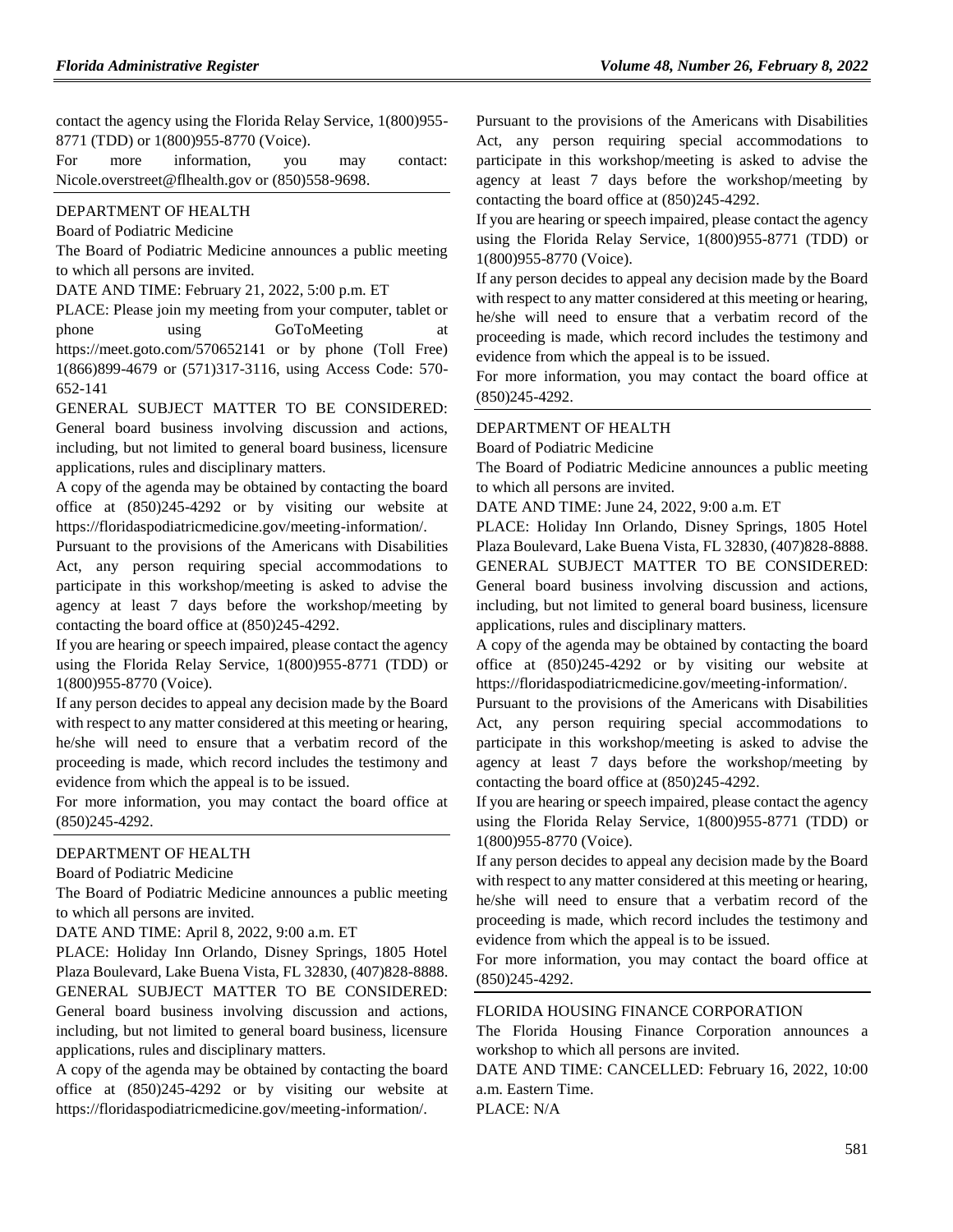GENERAL SUBJECT MATTER TO BE CONSIDERED: CANCELLED: Workshop RFA 2022-105 Financing to Build Smaller Permanent Supportive Housing Properties for Persons with Developmental Disabilities.

A copy of the agenda may be obtained by contacting: N/A

[DEPARTMENT OF ECONOMIC OPPORTUNITY](https://www.flrules.org/gateway/department.asp?id=73) [Division of Workforce Services](https://www.flrules.org/gateway/organization.asp?id=1065)

The Reemployment Assistance Appeals Commission announces a public meeting to which all persons are invited.

DATE AND TIME: February 16, 2022, 9:30 a.m.

PLACE: Reemployment Assistance Appeals Commission, 1211 Governors Square Boulevard, Suite 300, Tallahassee, Florida 32301. Attendance by telephone is also available by calling (850)988-5144 and entering phone conference ID: 385 351 95 #.

GENERAL SUBJECT MATTER TO BE CONSIDERED: Disposition of cases pending before the Reemployment Assistance Appeals Commission, and the Chairman's report. No public testimony will be taken.

A copy of the agenda may be obtained by contacting: the office of the Reemployment Assistance Appeals Commission at RAAC.Inquiries@deo.myflorida.com or by visiting https://www.floridajobs.org/Reemployment-Assistance-Service-Center/reemployment-assistance-appeals-

commission/about-the-reemployment-assistance-appealscommission/raac-notices.

Pursuant to the provisions of the Americans with Disabilities Act, any person requiring special accommodations to participate in this workshop/meeting is asked to advise the agency at least 24 hours before the workshop/meeting by contacting: The Commission Clerk at (850)692-0180. If you are hearing or speech impaired, please contact the agency using the Florida Relay Service, 1(800)955-8771 (TDD) or 1(800)955- 8770 (Voice).

For more information, you may contact: The Commission Clerk at (850)692-0180.

#### [PASCO-PINELLAS AREA AGENCY ON AGING](https://www.flrules.org/gateway/organization.asp?id=569)

The AREA AGENCY ON AGING OF PASCO-PINELLAS INC. announces a public meeting to which all persons are invited.

DATE AND TIME: February 14, 2022, 9:30 a.m.

PLACE: Via Teams Platform

GENERAL SUBJECT MATTER TO BE CONSIDERED: Items related to Area Agency on Aging of Pasco Pinellas Inc. business and Board of Directors oversight.

A copy of the agenda may be obtained by contacting: Virginia Joseph at (727)570-9696 (Ext: 233).

Pursuant to the provisions of the Americans with Disabilities Act, any person requiring special accommodations to participate in this workshop/meeting is asked to advise the

agency at least 3 days before the workshop/meeting by contacting: Virginia Joseph at (727)570-9696 (Ext: 233). If you are hearing or speech impaired, please contact the agency using the Florida Relay Service, 1(800)955-8771 (TDD) or 1(800)955-8770 (Voice).

# [FLORIDA INDEPENDENT LIVING COUNCIL](https://www.flrules.org/gateway/organization.asp?id=616) The Florida Independent Living Council, Inc. announces a public meeting to which all persons are invited. DATE AND TIME: Wednesday, March 2, 2022, 11:00 a.m. – 12:00 Noon, IL Conference Host Meeting

PLACE: Join Zoom Meeting: https://us06web.zoom.us/j/84231230841?pwd=enQxM2wveU

owQ3BZenB1QURKVStadz09, Meeting ID: 842 3123 0841,

Passcode: 487748

One tap mobile:

+13017158592,,84231230841#,,,,\*487748# US (Washington DC)

+13126266799,,84231230841#,,,,\*487748# US (Chicago)

Dial by your location:

(301)715-8592, US (Washington DC)

(312)626-6799, US (Chicago)

(929)205-6099, US (New York)

(253)215-8782, US (Tacoma)

(346)248-7799, US (Houston)

(669)900-6833, US (San Jose)

Meeting ID: 842 3123 0841, Passcode: 487748

Find vour local number: https://us06web.zoom.us/u/kbqrGoCXp3

GENERAL SUBJECT MATTER TO BE CONSIDERED: Business of the Committees or Business of the Council

Persons who want to be notified of such meetings may submit a request by contacting the Florida Independent Living Council, Inc., 1882 Capital Circle NE, Suite 202, Tallahassee, Florida 32308, (850)488-5624 or Toll Free 1(877)822-1993 or email info@floridasilc.org.

A copy of the agenda may be obtained by contacting: Florida Independent Living Council, Inc., 1882 Capital Circle NE, Suite 202, Tallahassee, Florida 32308, (850)488-5624 or Toll Free 1(877)822-1993 or email info@floridasilc.org.

Pursuant to the Americans with Disabilities Act, accommodations for persons with disabilities are available upon request. If you have a disability and require a reasonable accommodation to fully participate in this event, please contact Beth Meyer, PA, ADA at beth@floridasilc.org, or (850)488- 5624 to discuss your accessibility needs. Please allow five business days' notification to process: last minute requests will be accepted, but may not be possible to fulfill.

## [FLORIDA INDEPENDENT LIVING COUNCIL](https://www.flrules.org/gateway/organization.asp?id=616)

The Florida Independent Living Council, Inc. announces a telephone conference call to which all persons are invited.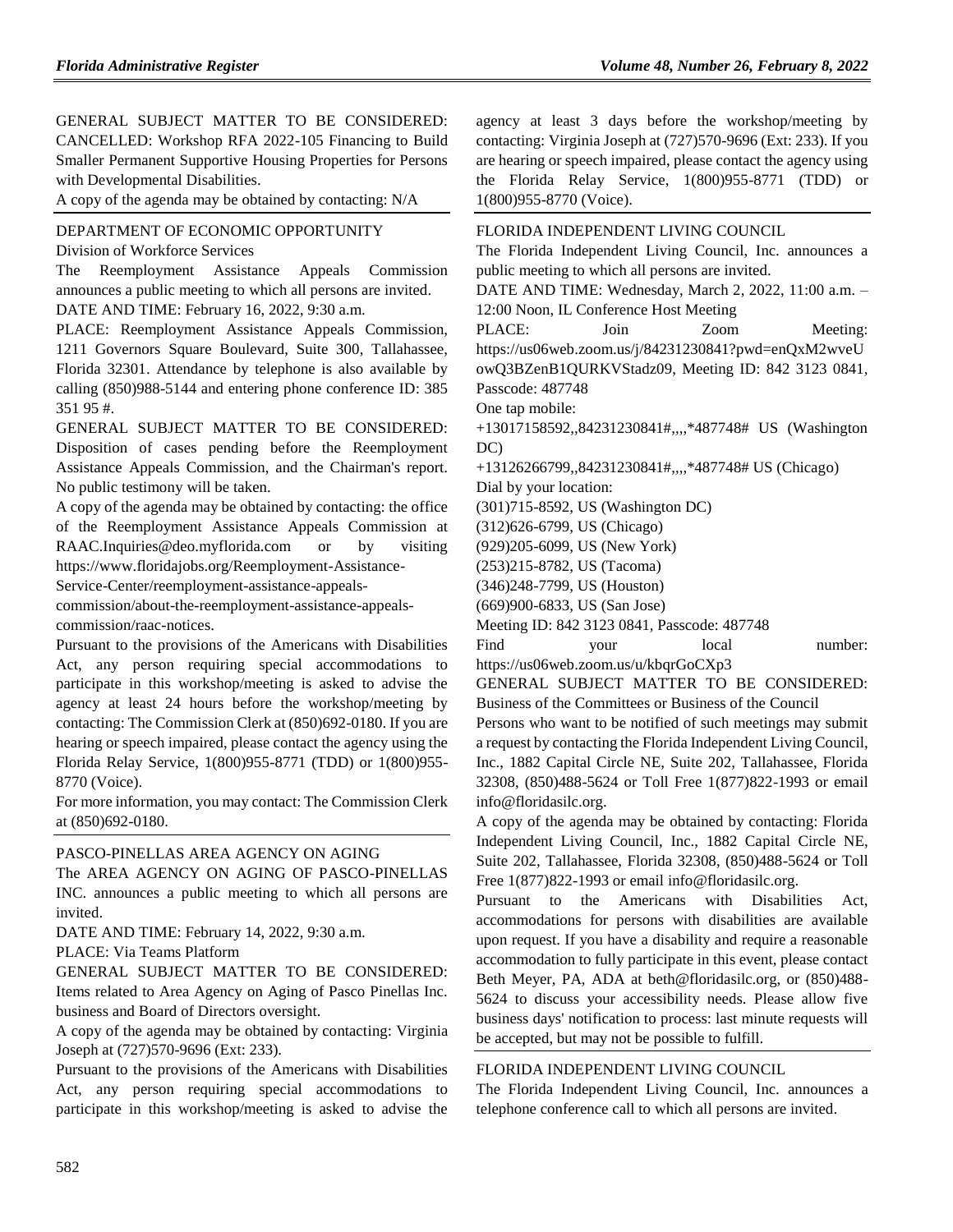DATE AND TIME: Wednesday, March 16, 2022, 9:30 a.m., Disaster Preparedness/Response Recovery meeting

PLACE: Join Zoom Meeting: https://zoom.us/j/91705669988?pwd=U3RPZGNGMHpWTU RibE5EczhscldDdz09, Meeting ID: 917 0566 9988, Passcode: 348668

One tap mobile:

+13126266799,,91705669988#,,,,\*348668# US (Chicago)

+19292056099,,91705669988#,,,,\*348668# US (New York) Dial by your location:

(312)626-6799, US (Chicago)

(929)205-6099, US (New York)

(301)715-8592, US (Washington DC)

(346)248-7799, US (Houston)

(669)900-6833, US (San Jose)

(253)215-8782, US (Tacoma)

Meeting ID: 917 0566 9988, Passcode: 348668

Find your local number: https://zoom.us/u/aeIcrXkyIb.

GENERAL SUBJECT MATTER TO BE CONSIDERED: Business of the Committees or Business of the Council

Persons who want to be notified of such meetings may submit a request by contacting the Florida Independent Living Council, Inc., 1882 Capital Circle NE, Suite 202, Tallahassee, Florida 32308, (850)488-5624 or Toll Free 1(877)822-1993 or email info@floridasilc.org.

A copy of the agenda may be obtained by contacting: Florida Independent Living Council, Inc., 1882 Capital Circle NE, Suite 202, Tallahassee, Florida 32308, (850)488-5624 or Toll Free  $1(877)822-1993$  or email info@floridasilc.org.

Pursuant to the Americans with Disabilities Act, accommodations for persons with disabilities are available upon request. If you have a disability and require a reasonable accommodation to fully participate in this event, please contact Beth Meyer, PA, ADA at beth@floridasilc.org, or (850)488- 5624 to discuss your accessibility needs. Please allow five business days' notification to process: last minute requests will be accepted, but may not be possible to fulfill.

# [FLORIDA INDEPENDENT LIVING COUNCIL](https://www.flrules.org/gateway/organization.asp?id=616)

The Florida Independent Living Council, Inc. announces a telephone conference call to which all persons are invited.

DATE AND TIME: Wednesday, March 16, 2022, 11:00 a.m., IL Conference Host Meeting

PLACE: Join Zoom Meeting: https://us06web.zoom.us/j/85489571292?pwd=RjhTK0UxVH NFY3JMVGxIZlpoWXlZQT09, Meeting ID: 854 8957 1292, Passcode: 873696

One tap mobile:

+13017158592,,85489571292#,,,,\*873696# US (Washington DC)

+13126266799,,85489571292#,,,,\*873696# US (Chicago)

Dial by your location:

(301)715-8592, US (Washington DC)

(312)626-6799, US (Chicago)

(929)205-6099, US (New York)

(253)215-8782, US (Tacoma)

(346)248-7799, US (Houston)

(669)900-6833, US (San Jose)

Meeting ID: 854 8957 1292, Passcode: 873696

Find your local number:

https://us06web.zoom.us/u/kUwtJ0COu.

GENERAL SUBJECT MATTER TO BE CONSIDERED: Business of the Committees or Business of the Council

Persons who want to be notified of such meetings may submit a request by contacting the Florida Independent Living Council, Inc., 1882 Capital Circle NE, Suite 202, Tallahassee, Florida 32308, (850)488-5624 or Toll Free 1(877)822-1993 or email info@floridasilc.org.

A copy of the agenda may be obtained by contacting: Florida Independent Living Council, Inc., 1882 Capital Circle NE, Suite 202, Tallahassee, Florida 32308, (850)488-5624 or Toll Free 1(877)822-1993 or email info@floridasilc.org.

Pursuant to the Americans with Disabilities Act, accommodations for persons with disabilities are available upon request. If you have a disability and require a reasonable accommodation to fully participate in this event, please contact Beth Meyer, PA, ADA at beth@floridasilc.org, or (850)488- 5624 to discuss your accessibility needs. Please allow five business days' notification to process: last minute requests will be accepted, but may not be possible to fulfill.

## [FLORIDA DEVELOPMENT FINANCE CORPORATION](https://www.flrules.org/gateway/organization.asp?id=941)

The Board of Directors for the Florida Development Finance Corporation announces a public meeting to which all persons are invited.

DATE AND TIME: Wednesday, February 16, 2022, 2:00 p.m. ET

PLACE: Florida Development Finance Corporation, 156 Tuskawilla Road, Suite 2340, Winter Springs, FL 32708  $- OR -$ 

Via Zoom: https://us06web.zoom.us/j/82486628780?pwd=TFk4MDZWS mJsS0RnZXFJT1hhbU8zUT09

Meeting ID: 824 8662 8780, Passcode: 723016

- OR -

Dial-In Number: (646)558-8656, Meeting ID: 824 8662 8780, Passcode: 723016

GENERAL SUBJECT MATTER TO BE CONSIDERED: This meeting will discuss the following:

• Minutes: November 17, 2021; December 3, 2021; January 19, 2022 and February 3, 2022 Board Meetings

• Bond Resolution No. 22-03: Central Charter School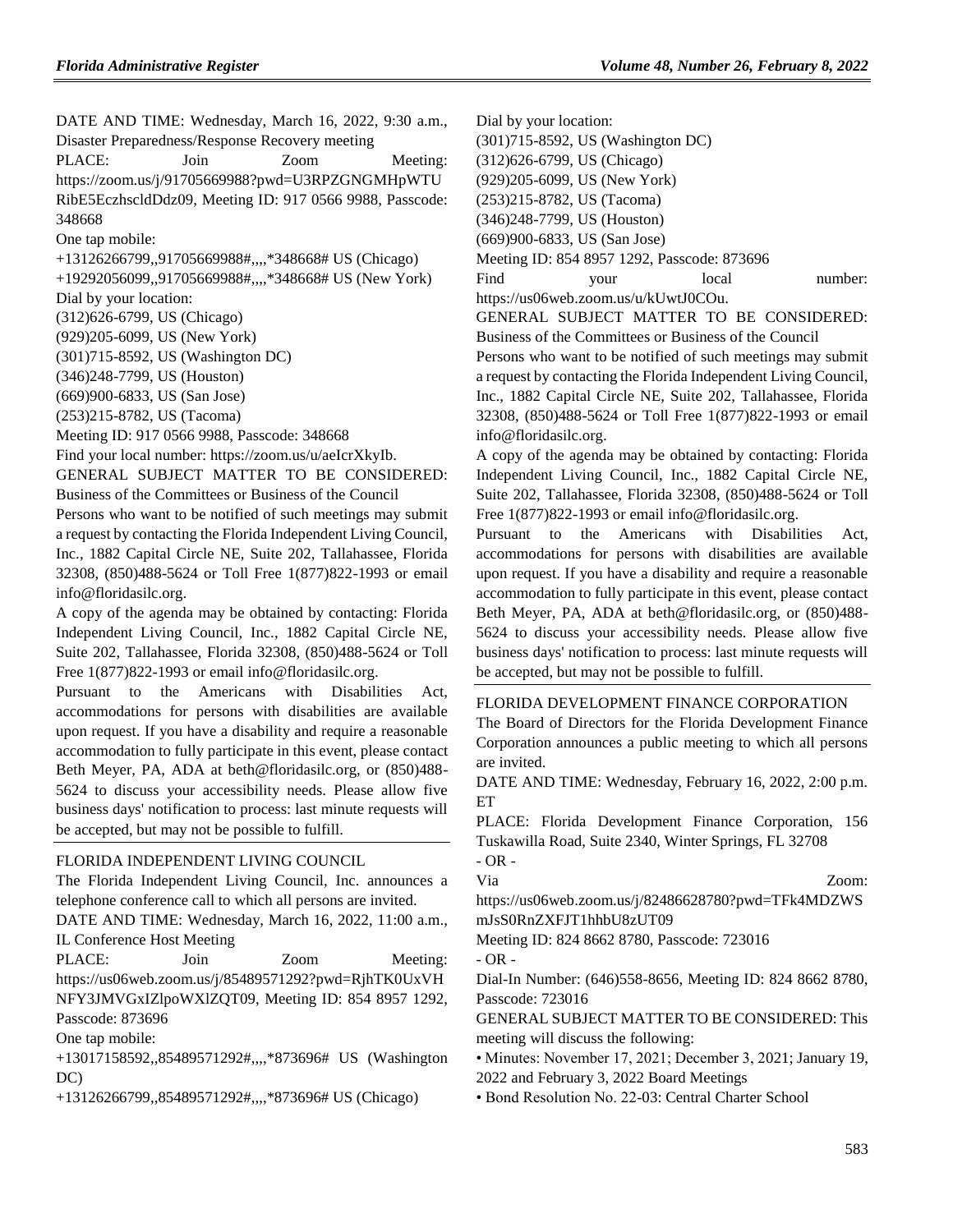• Bond Resolution No. 22-04: River City Science Academy

• Resolution No. 22-05: Inland Green Capital as a C-PACE Provider

- New Applications
- DEO By-laws Discussion
- Budget Amendment: PACE and FRED

A copy of the agenda may be obtained by contacting: Jennifer Jenkins, FDFC Administrative Coordinator, (407)712-6351.

Pursuant to the provisions of the Americans with Disabilities Act, any person requiring special accommodations to participate in this workshop/meeting is asked to advise the agency at least 1 days before the workshop/meeting by contacting: Jennifer Jenkins, FDFC Administrative Coordinator, (407)712-6351. If you are hearing or speech impaired, please contact the agency using the Florida Relay Service, 1(800)955-8771 (TDD) or 1(800)955-8770 (Voice).

If any person decides to appeal any decision made by the Board with respect to any matter considered at this meeting or hearing, he/she will need to ensure that a verbatim record of the proceeding is made, which record includes the testimony and evidence from which the appeal is to be issued.

For more information, you may contact: Jennifer Jenkins, FDFC Administrative Coordinator, (407)712-6351.

AMERICAN CONSULTING PROFESSIONALS [DEBORAH TURNER](https://www.flrules.org/gateway/organization.asp?id=977)

The Florida Department of Transportation (FDOT) announces a public meeting to which all persons are invited. announces a public meeting to which all persons are invited.

DATE AND TIME: Tuesday, February 22, 2022, 12:00 Noon CT

PLACE: Online, nwflroads.com/virtualmeetings

GENERAL SUBJECT MATTER TO BE CONSIDERED: The Florida Department of Transportation (FDOT) has new information concerning the Pine Forest Road PD&E study from south of I-10 to north of County Road 297A in Escambia County. This information provides interested persons an opportunity to express their views concerning the proposed improvements. The intent of this study is to evaluate adding capacity on Pine Forest Road by widening from a three-lane undivided rural roadway to a four-lane divided urban highway. This study will exclude the limits of the I-10 interchange along Pine Forest Road which is being completed under Financial Project ID (FPID) 437905-3. Maps, drawings and other information will be available for review on the project website (nwflroads.com/virtualmeetings). FDOT representatives are available to discuss the proposed improvements, answer questions, and receive comments. The deadline to submit official comments related to this project update is Tuesday, March 22, 2022. Public participation is held without regard to

race, color, national origin, age, sex, religion, disability, or family status.

A copy of the agenda may be obtained by contacting: The Project Manager using the information below.

Pursuant to the provisions of the Americans with Disabilities Act, any person requiring special accommodations to participate in this workshop/meeting is asked to advise the agency at least 7 days before the workshop/meeting by contacting: The Project Manager using the information below. If you are hearing or speech impaired, please contact the agency using the Florida Relay Service, 1(800)955-8771 (TDD) or 1(800)955-8770 (Voice).

For more information, you may contact: Nikole Arrant, P.E., FDOT Project Manager at (850)415-9017, or via email at narrant@HNTB.com, or by mail at 1074 Highway 90, Chipley, Florida 32428. You may also contact Ian Satter, FDOT District Three Public Information Director, toll-free at 1(888)638-0250, extension 1205 or via email at ian.satter@dot.state.fl.us.

# Section VII Notice of Petitions and Dispositions Regarding Declaratory Statements

# [DEPARTMENT OF FINANCIAL SERVICES](https://www.flrules.org/gateway/department.asp?id=69)

FSC - [Financial Institution Regulation](https://www.flrules.org/gateway/organization.asp?id=523)

NOTICE IS HEREBY GIVEN that the Florida Office of Financial Regulation has issued an order disposing of the petition for declaratory statement filed by Addition Financial Credit Union on December 6, 2021. The following is a summary of the agency's disposition of the petition: On 2/4/2022, a Final Order on the Petition was issued. The Office determined that Petitioner is permitted to hold virtual annual and other membership meetings, provided that Petitioner adopts the specified Bylaw provisions. \*\*The original petition was published December 8, 2021 in the Florida Administrative Register Volume 47, Number 236.

A copy of the Order Disposing of the Petition for Declaratory Statement may be obtained by contacting: Agency Clerk, Office of Financial Regulation, P.O. Box 8050, Tallahassee, Florida 32314-8050, (850)410-9889, Agency.Clerk@flofr.gov.

Please refer all comments to: Agency Clerk, Office of Financial Regulation, P.O. Box 8050, Tallahassee, Florida 32314-8050, (850)410-9889, Agency.Clerk@flofr.gov.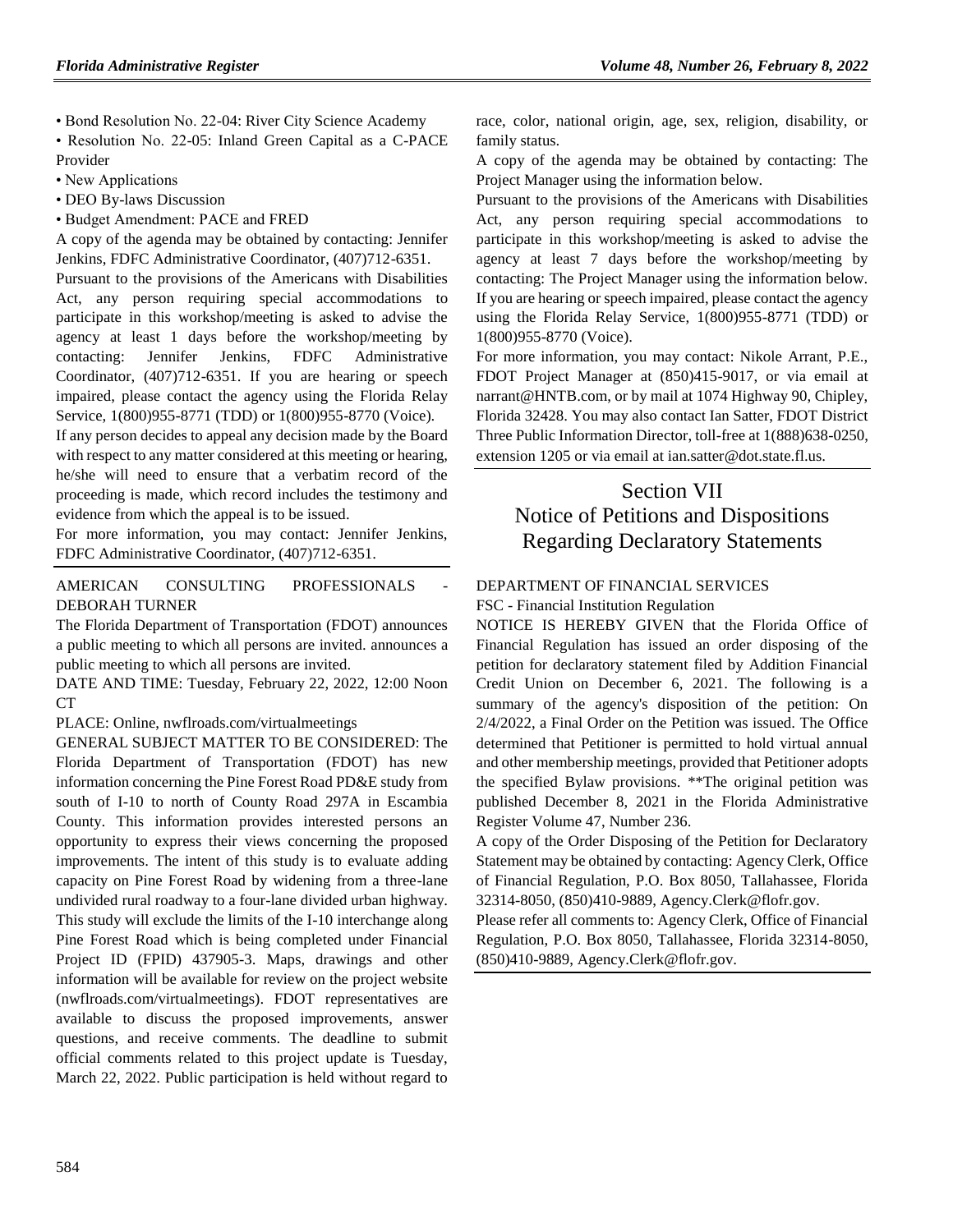# Section VIII Notice of Petitions and Dispositions Regarding the Validity of Rules

Notice of Petition for Administrative Determination has been filed with the Division of Administrative Hearings on the following rules:

# **NONE**

Notice of Disposition of Petition for Administrative Determination has been filed with the Division of Administrative Hearings on the following rules:

# NONE

Section IX Notice of Petitions and Dispositions Regarding Non-rule Policy Challenges

# NONE

Section X Announcements and Objection Reports of the Joint Administrative Procedures **Committee** 

# NONE

Section XI Notices Regarding Bids, Proposals and Purchasing

# [DEPARTMENT OF TRANSPORTATION](https://www.flrules.org/gateway/department.asp?id=14)

State Aluminum Structures Shop Reroofing FCO Invitation to Bid F9094, State Aluminum Structures Shop Reroofing in Oviedo, Florida: <http://www.fdot.gov/contracts/FCO/FCO.shtm> or call (850)414-4000 for more information. Mandatory Pre-Bid Meeting 2/22/2022. Bids Due 3/9/2022.

[REGIONAL PLANNING COUNCILS](https://www.flrules.org/gateway/department.asp?id=29)

[Apalachee Regional Planning Council](https://www.flrules.org/gateway/organization.asp?id=68) RFP for Environmental Services APALACHEE REGIONAL PLANNING COUNCIL REQUEST FOR PROPOSALS Professional Environmental Consulting Services Request for Proposals Release Date: February 8, 2022 Request for Proposals Due Date: February 22, 2022

## 1. GENERAL INFORMATION

1.1 Purpose of this Request for Qualifications

The Apalachee Regional Planning Council (ARPC), through this Request for Proposals (RFP), is seeking a qualified professional consulting firm with the capabilities to provide technical assistance to the ARPC for conducting vulnerability assessments in the Apalachee Region.

1.2 Background Information

The ARPC needs technical services to inform vulnerability assessments for the Apalachee Region, covering Calhoun, Franklin, Gadsden, Gulf, Jackson, Jefferson, Leon, Liberty, and Wakulla counties and their municipalities. The ARPC seeks to identify individuals and firms providing these services.

The ARPC, working with Leon County, have secured a grant from the Florida Department of Environmental Protection (FDEP) to generate vulnerability assessments for the Region.

# 1.3 Type of Contract and Contract Term

The ARPC intends to award a one-time contract to a full-service firm to support the needs of the ARPC in completing Vulnerability Assessments under the FDEP grant. Technical document deliverables are due June 15, 2022, and the project has an anticipated close date of June 30, 2022.

# 2. TECHNICAL SPECIFICATIONS

2.1 Activities Required Under this Request for Qualifications Task #1: Data Collection and Coordination

A. Description: Identify the list of critical and regionally significant assets within Leon County and the Apalachee Region's counties and municipalities. The project will work with local governments and agencies to canvass available datasets that will be used in the vulnerability assessments. This will establish contacts that will be utilized to better refine the data in Task #2.

B. Deliverables: The Grantee will submit all task/deliverables for each task via one (1) PDF document to the Department's Grant Manager on or before the task/deliverables due date listed in the Project Timeline.

1) A list of data collected (provided in electronic format) used to inform the preliminary vulnerability assessments for the project area.

2) Summary report of the process and methodology of data collection as well as an overview of any data gaps.

Task #2 Expert Elicitation, Data Refinement, and Analysis

A. Description: Based on expert elicitation and/or research for each included facility type, a quantitative analysis will be conducted and provided in the appropriate level of detail relevant to the geographic scale and extent of the study. Data will be verified by local experts where possible. The following elements will be included in the data collection:

1) General estimate of impacts to a facility from flooding (minor or major damage anticipated).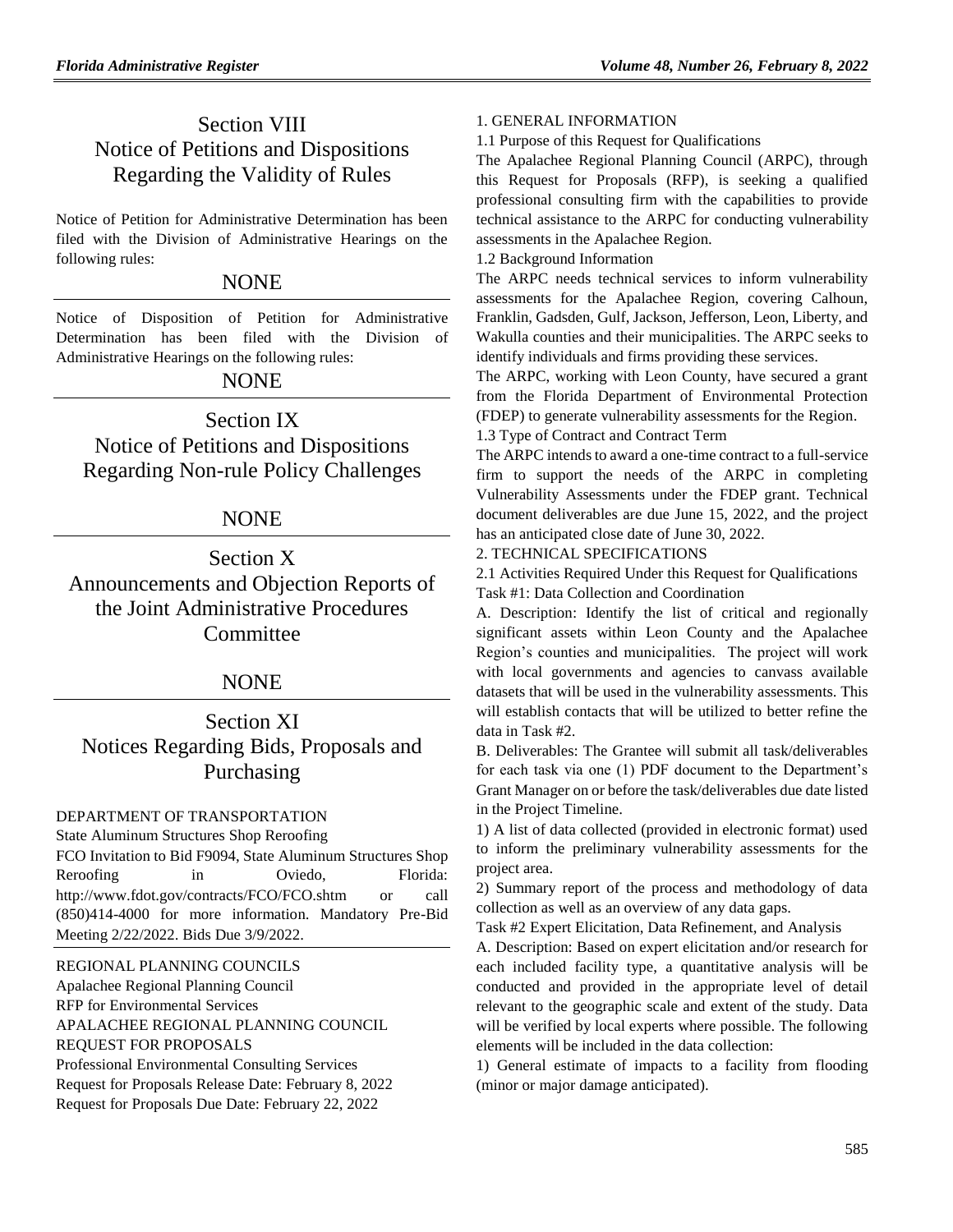2) Estimated elevations of critical components (electrical boxes, etc.) that, if flooded, would require repair/closure – to include an estimate on the period of closure associated with each water level and a relative estimated cost of repair (low, medium, high).

a. This list would be for multiple levels of impact

i. Minor repair

ii. Moderate repair or closure

iii. Significant repair or loss

3) A statement on the relative importance of an asset to the community as well as the viability

and recovery should an event occur, or a facility be inundated by sea level rise.

B. Deliverables: The Grantee will submit all task/deliverables for each task via one (1) PDF document to the Department's Grant Manager on or before the task/deliverable due date listed in the Project Timeline.

1) Report that identifies estimated impacts to facilities, estimated elevations of critical components, and a statement of importance of assets to community recovery for the project area, as consistent with the above-described elements.

Task #3 Draft Vulnerability Assessment

A. Description: Develop a draft vulnerability assessment for the Apalachee Region. As consistent with the requirements of Section 380.093, Florida Statute (F.S.), the project will determine the impact of SLR and flooding to those critical assets using 2040 and 2070 planning horizons, North American Vertical Datum (NAVD) 1988, at least two local SLR scenarios and two storm surge scenarios, which must include the 2017 NOAA intermediate-low and intermediate-high SLR projections. Local sea level data interpolated between the two closest NOAA tide gauges will be used. Local sea level data may be taken from one of the gauges if the gauges have a higher mean sea level.

B. Deliverables: The Grantee will submit all task/deliverables for each task to the Department's Grant Manager on or before the task/deliverables due date listed in the Project Timeline.

1) Draft vulnerability assessment for the project area as consistent with Section 380.093, F.S., which summarizes the impacts of SLR and flooding to those critical assets identified in previous tasks.

2) All input data that was used to generate the draft report. The impacts of SLR and flooding will be included in a raw format (.csv file), including datasets used to perform the vulnerability assessment as outlined in the above report requirements.

Task #4 Final Vulnerability Assessment

A. Description: Develop the final vulnerability assessment report to include the following:

1) A statement of the methodology employed to generate the outcomes.

2) An indication of the relative risks facing study area assets (near term and high risk, near term and moderate risk, etc.).

3) A list of assets identified as at risk that may require additional study and investment to generate a more refined understanding of physical risk and required action.

4) Future directions and next steps recommended for the region, identifying the set of actions that would ensure the current and long-term viability of the region, addressing the risks noted through the technical analysis.

5) An analysis of the risks to critical assets, including regionally significant assets that are owned or managed by the county or municipality.

B. Deliverables: The Grantee will submit all task/deliverables for each task to the Department's Grant Manager on or before the task/deliverables due date listed in the Project Timeline.

1) Final vulnerability assessment for the project area as consistent with Section 380.093, F.S. and to include the elements identified above.

2) A list (.csv file) of the specific assets at risk to flooding from SLR, storm surge, and high tide floods and compound events.

3) Data tables defining projected depth of tidal flooding and number of tidal flood days

expected for each scenario for the 2040 and 2070 planning horizon.

4) GIS shapefiles, file geodatabase, or ArcGIS Pro project package format used to illustrate

flooding and sea level rise impacts for each site in the final vulnerability assessment.

2.2 Minimum Requirements

Responses will be evaluated per the requirements specified in Section 3.3 Qualifications. Qualified respondents will also meet the following requirements of this Request for Qualifications.

Proposed Project Manager has a minimum of ten (10) years' experience conducting risk assessments/vulnerability assessments or similar projects.

Firm must have demonstrated experience in implementing work related to resiliency in the State of Florida.

Firm must have demonstrated GIS experience.

2.3 Project Budget

The total budget currently available under the proposed contract is \$247,000.

3. RESPONSE REQUIREMENTS

3.1 General Expectations

Consultants are asked to submit concise proposals within the scope of this solicitation.

3.2 General Process

The ARPC will review and evaluate proposals specified in Section 3.3. The ARPC reserves the right to accept or reject responses on any basis it deems appropriate.

3.3 Proposals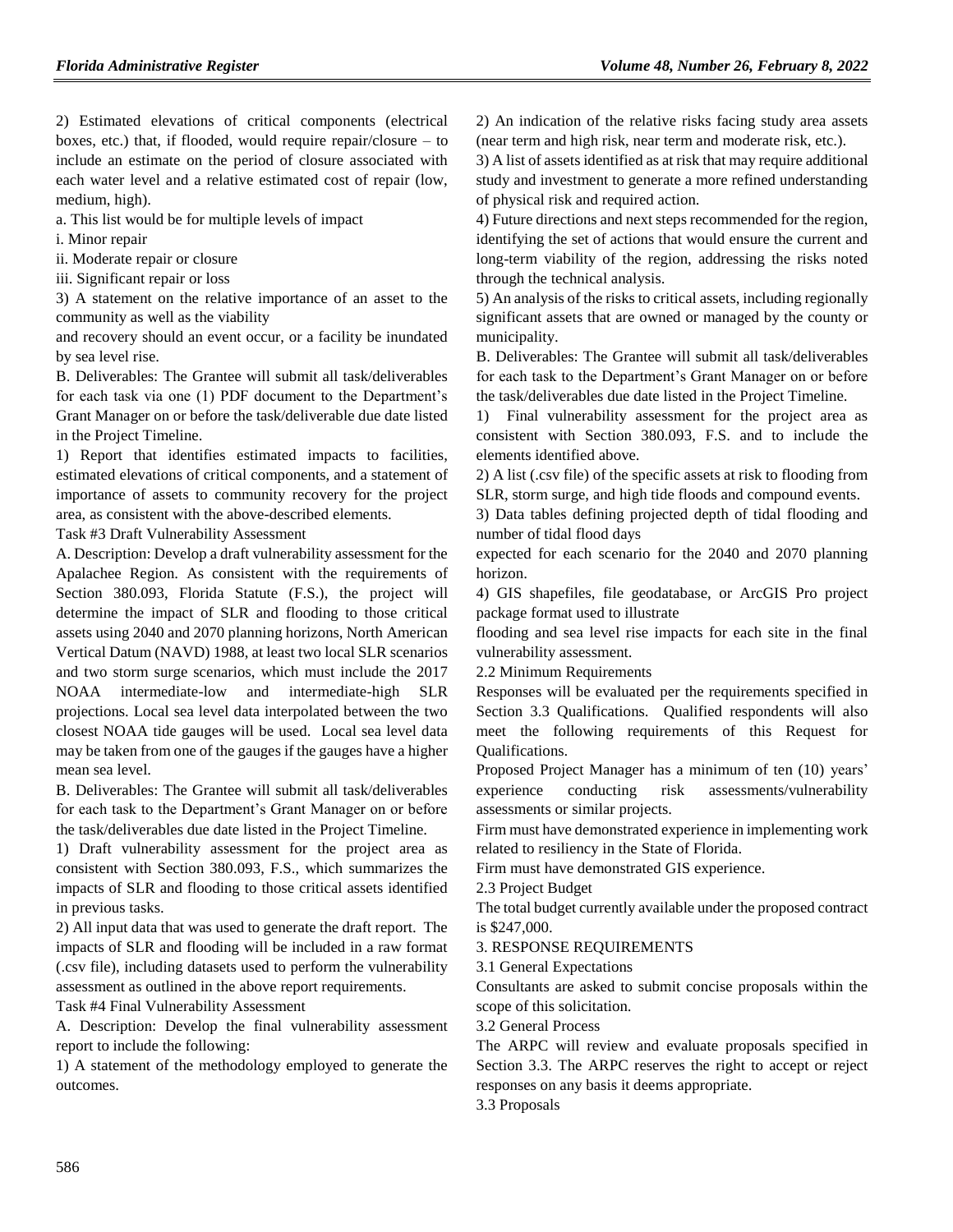Responses will be accepted through e-mail, U.S. Mail, or by hand delivery at the address listed in Section 3.8. Standard advertising brochures should not be included in the response. The response shall include the following information in the order presented below. Proposals will be evaluated based on a 100 Point Scale as follows:

0-35 pts.

0-40 pts.

0-10pts.

SECTION A Qualifications and Capabilities This section shall include the firm's name, areas of expertise, a brief history of the firm, size, number of office locations, and business address of the office responsible for this contract. The name, address, and telephone number of a contact person responsible for their submittal shall be included. In addition, the following information shall be provided:

· Project experience in developing, managing, and implementing vulnerability assessments/risk assessments or other applicable projects, particularly in the State of Florida.

Summary of experience of developing recommendations, policies, and plans to be utilized by local government officials. SECTION B Technical Approach

 Description of the firm's approach in developing the proposal and implementing project tasks.

SECTION C Local Experience and Knowledge 0-15pts.

 Demonstrated knowledge of resiliency planning and undertaking vulnerability assessments/risk assessments in the State of Florida.

SECTION D Project Staff

- Brief biographical summaries of related experience for key staff members working on the project.
- Organizational chart.
- Resumes for key project personnel assigned to this project. Provide no more than ten (10) resumes.

3.4 Terms and Conditions

The process of selecting organizations to provide consultation services for the ARPC's benefit requires the accumulation of comprehensive and accurate information to ensure that a knowledgeable, objective decision can be made as well as compliance with Federal procurement standards outlined in CFR §200.317 - §200.326 for the implementation portion of this proposal and subsequent successful grant applications.

The ARPC reserves the right to accept or reject all firms without stated cause. The ARPC reserves the right to re-issue any RFQ or cancel the RFQ if none of the proposals are deemed satisfactory to the ARPC.

Clarification of proposals: The ARPC reserves the right to obtain clarification of any point in a Proposer's submittal or obtain additional information. Any request for clarification or other correspondence related to the RFQ shall be emailed to [jadams@arpc.org](mailto:jadams@arpc.org) and a response shall be provided within 2 business days.

The ARPC reserves the right to waive any formalities, defects, or irregularities, in any proposal, response, and/or submittal where the acceptance, rejection, or waiving of such is in the best interests of the ARPC. The ARPC reserves the right to disqualify any proposal, before or after opening, upon evidence of collusion, intent to defraud, or any other illegal practice on the part of the Proposer.

3.5 Public Information

Information supplied by the Proposer to the ARPC is subject to the Florida Public Records Law. Florida law provides that municipal records shall at all times be open for personal inspection by any person, Section 119.01, F.S., The Public Records Law. Information and materials received by the ARPC in connection with all Proposers' response shall be deemed to be public records subject to public inspection upon award, recommendation for award, or 30 days after bid opening, whichever occurs first. Section 119.071, F.S.

3.6 Proposal Time Schedule

The timeline for completion of this request for proposals is outlined below.

February 8, 2022 - Formal announcement date for RFP.

February 22, 2022 - 5:00PM EDT: Deadline for submittal of proposals.

March 8, 2022 - Notification of award within two weeks of submittal deadline.

March 15, 2022 - Award of contract by APRC.

3.7 Notification of Award

The ARPC plans to select a consultant with Council approval by March 8, 2022. Should either party fail to execute a contract within 30 days of notification of award, the ARPC reserves the right to rescind the award and select services from another interested firm.

3.8 Number of Proposals to Submit, Deadline, Mail, and Hand Delivery Addresses

One (1) original and two (2) copies of the proposal must be submitted by 5:00 PM EDT on February 22, 2022.

The mailing and hand delivery address is: Apalachee Regional Planning Council, Attn: Josh Adams (Environmental Program Manager), 2507 Callaway Road, Suite 200, Tallahassee, FL 32303, (850)488-6211 ext. 104, Email Contact: [jadams@arpc.org](mailto:Jadams@thearpc.com)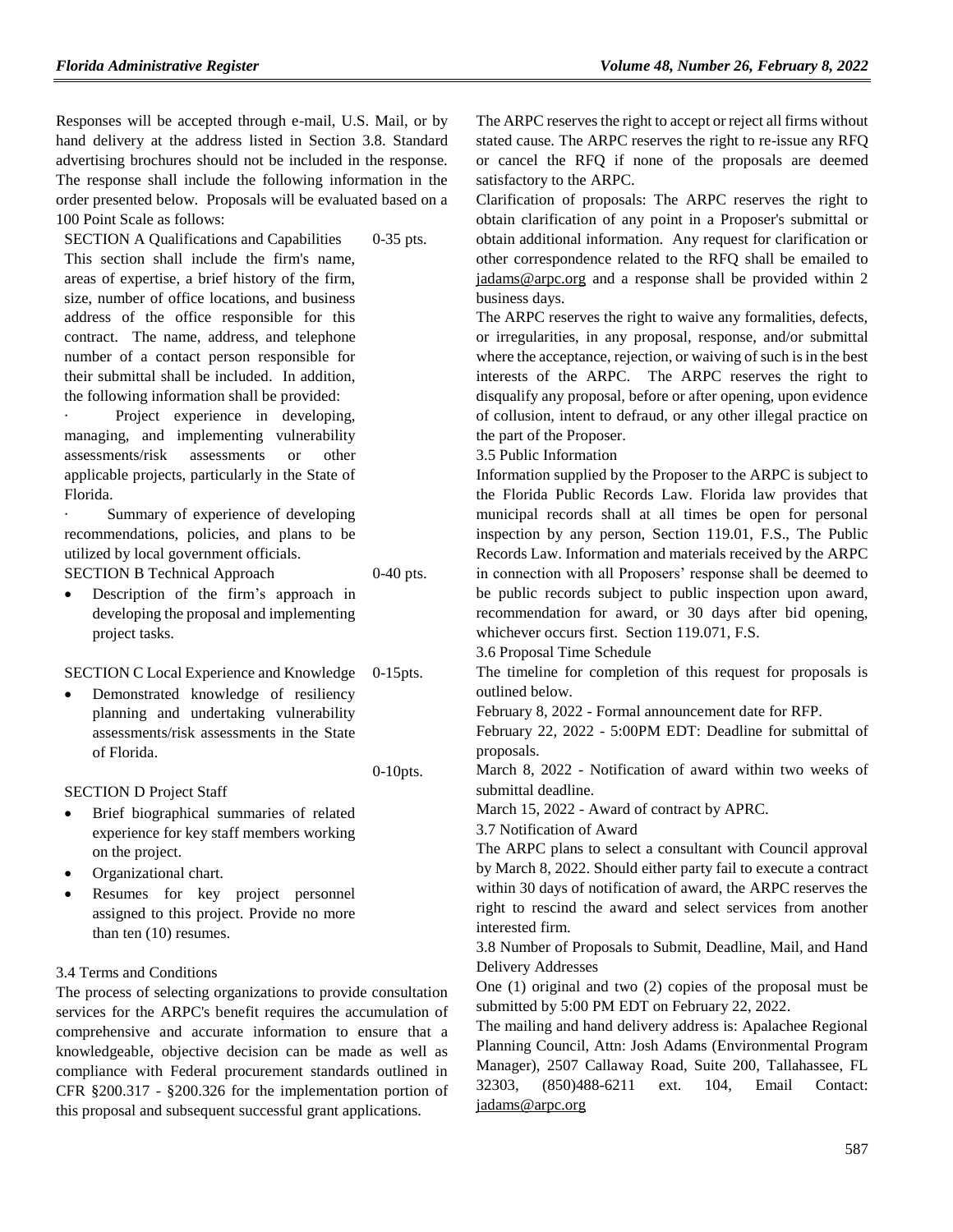### 3.9 Late Proposals

Proposals received after the deadline will not be considered.

4. VENDOR REQUIREMENTS

4.1 Equal Employment Opportunity

The Proposer agrees to comply with all federal, state, and local laws, resolutions, ordinances, rules, regulations, and executive orders pertaining to unlawful discrimination on account of race, color, creed, religion, national origin, sex, marital status, status with regard to public assistance, sexual preference, disability, or age. When required by law or requested by the ARPC, the Proposer shall furnish a written affirmative action plan.

4.2 Insurance Requirements

Prior to award, the successful bidder will be required to furnish evidence of insurance as follows:

Comprehensive General Liability: Limits of \$1,000,000 per occurrence, combined single limit for bodily injury and property damage including premises and/or operations, independent contractors, products and/or completed operations, broad form property damage and contractual liability endorsement.

Business Auto Liability: Covering any auto with minimum limits of \$1,000,000 per occurrence with combined single limit for bodily injury and property damage. This shall include owned vehicles, hired and non-owner vehicles and employee non-ownership.

Professional Liability and Errors and Omissions: The Consultant shall carry Professional Liability Insurance with a coverage minimum of \$1,000,000 per occurrence.

Workers' Compensation: The Consultant shall carry Workers' Compensation coverage to apply for all employees for statutory limits and shall include employer's liability with a limit of \$1,000,000 each accident, \$1,000,000 disease policy limits, \$1,000,000 disease limit each employee.

All policies shall provide a 30-day notice of cancellation or modification of coverages. Prior to commencement of work, the proper insurance certificates shall be provided to and approved by the Apalachee Regional Planning Council.

# [DEPARTMENT OF ENVIRONMENTAL PROTECTION](https://www.flrules.org/gateway/department.asp?id=62)

[Division of Recreation and Parks](https://www.flrules.org/gateway/organization.asp?id=290)

BDC26-21/22 Addendum 1 Rainbow Springs State Park - Small Ranger Station

The bid submittal due date and bid posting date for this bid have been postponed per the below:

BID SUBMITTAL DUE DATE: No later than 3:30 p.m. ET, Thursday, February 17, 2022, to the below address: Florida Department of Environmental Protection, Bureau of Design and Construction, 3800 Commonwealth Blvd. MS520, Tallahassee, Florida 32399-3000, Attention Laurinda Micheels, Government Operations Consultant II, Bureau of Design and Construction, (850)245-2466. (For hand delivery: Carr Building, Welcome Desk.) The Department reserves the right to reject any or all bids.

BID POSTING DATE: No later than 3:30 p.m. ET, Thursday, February 24, 2022, unless extended by the Department for good cause.

In all other respects, the contract documents of which this is an Addendum, and attachments relative thereto, shall remain in full force and effect.

# Section XII Miscellaneous

# [DEPARTMENT OF STATE](https://www.flrules.org/gateway/department.asp?id=1)

Index of Administrative Rules Filed with the Secretary of State Pursuant to subparagraph  $120.55(1)(b)6. - 7$ ., F.S., the below list of rules were filed in the Office of the Secretary of State between 3:00 p.m., Tuesday, February 1, 2022 and 3:00 p.m., Monday, February 7, 2022.

| Rule No.    | <b>File Date</b> | <b>Effective</b><br>Date |
|-------------|------------------|--------------------------|
| $1B-2.011$  | 2/7/2022         | 2/27/2022                |
| $1N-7.005$  | 2/2/2022         | 2/22/2022                |
| 1S-2.021    | 2/1/2022         | 2/21/2022                |
| 5J-5.002    | 2/4/2022         | 2/24/2022                |
| 14-46.005   | 2/1/2022         | 2/21/2022                |
| 20ER22-1    | 2/3/2022         | 2/3/2022                 |
| 59A-8.005   | 2/7/2022         | 2/27/2022                |
| 59A-26.002  | 2/7/2022         | 2/27/2022                |
| 59A-37.002  | 2/7/2022         | 2/27/2022                |
| 59A-37.007  | 2/7/2022         | 2/27/2022                |
| 64B2-13.007 | 2/3/2022         | 2/23/2022                |

#### **LIST OF RULES AWAITING LEGISLATIVE APPROVAL SECTIONS 120.541(3), 373.139(7) AND/OR 373.1391(6), FLORIDA STATUTES**

| Rule No.    | <b>File Date</b> | <b>Effective</b><br>Date |
|-------------|------------------|--------------------------|
| 5K-4.020    | 12/10/2021       | **/**/****               |
| 5K-4.035    | 12/10/2021       | **/**/****               |
| 5K-4.045    | 12/10/2021       | **/**/****               |
| 60FF1-5.009 | 7/21/2016        | $***$ /** /****          |